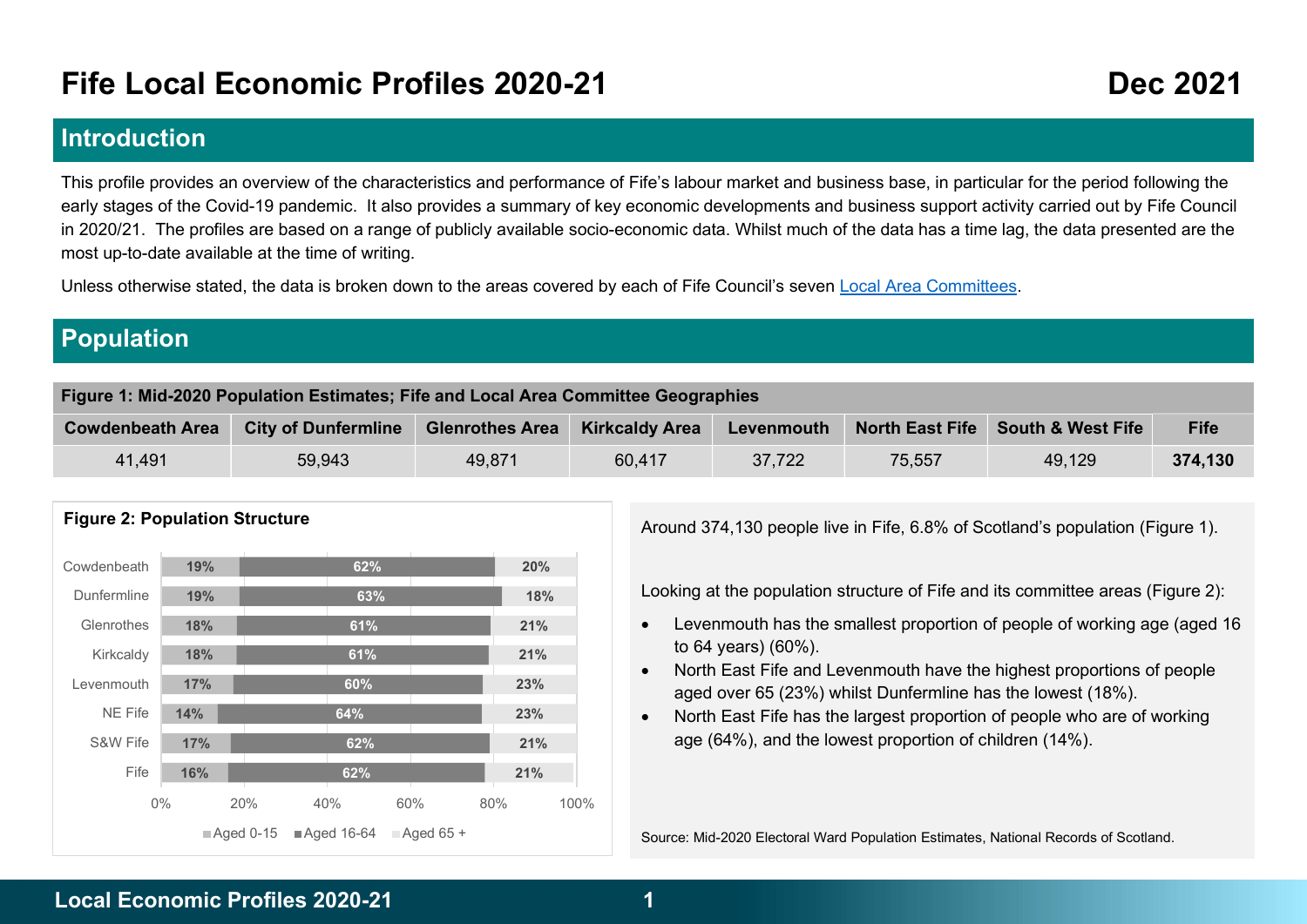### Employment



#### Latest Employment Rates:

Dunfermline's employment rate\* (78.1%) is the highest in Fife and significantly above the rate for Scotland as a whole (72.2%) (Figure 3).

The employment rates in the Kirkcaldy and South & West Fife areas and Levenmouth are considerably lower than the Fife and Scottish averages. Levenmouth has the lowest employment rate of all the committee areas in Fife (59.9%).

In the Cowdenbeath area, Dunfermline and North East Fife, the female employment rate is higher than the male, whilst in the Glenrothes, Kirkcaldy and South & West areas, the male employment rate is significantly higher than the female (Figure 3).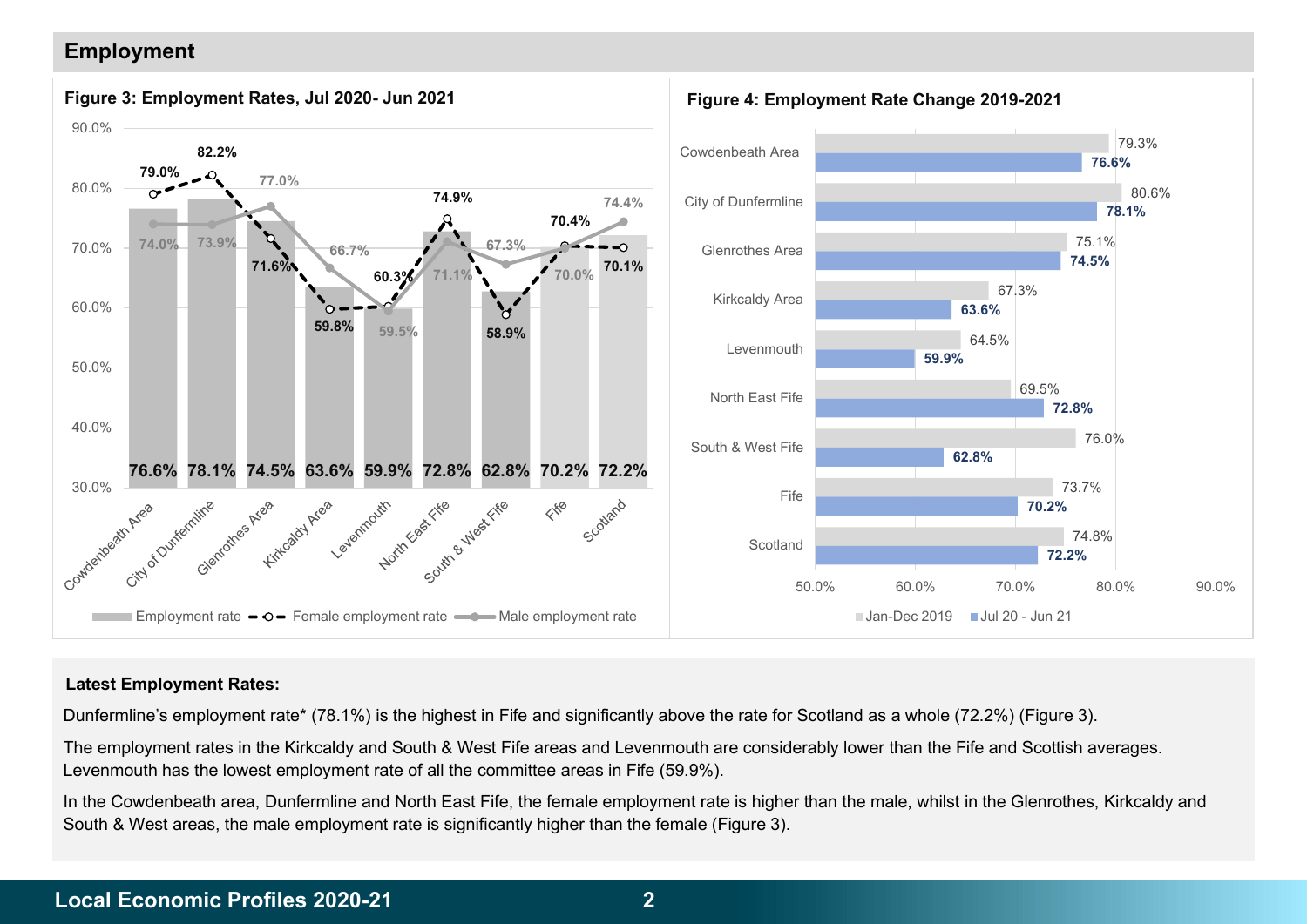#### Employment Rate Change:

Between 2019 and 2021, employment rates fell in almost all parts of Fife as a result of the impact of the Covid-19 pandemic (Figure 4). Fife's employment rate fell from 73.7% in 2019 to 70.2% in 2021 meaning that approximately three in ten of the region's working age population were unemployed or economically inactive (see sections below).

The highest falls were seen in South & West Fife (-13.2 % points), Levenmouth (-4.6 % points) and Kirkcaldy (-3.7 % points).

North East Fife was the only area to see an increase in its employment rate to above the 2019 pre-pandemic level.

Source: ONS Annual Population Survey, Jul 2020 - Jun 2021. Note: \*employment rate = % of the working age populations (aged 16-64) who are in employment.

### Unemployment

| Figure 5: Unemployment in Fife, Scotland and the UK |                          |                    |                        |                  |  |  |  |  |  |
|-----------------------------------------------------|--------------------------|--------------------|------------------------|------------------|--|--|--|--|--|
| <b>Period</b>                                       | <b>Fife</b><br>(Numbers) | <b>Fife</b><br>(%) | <b>Scotland</b><br>(%) | <b>GB</b><br>(%) |  |  |  |  |  |
| Jan 2019 to Dec 2019                                | 7,300                    | 4.1%               | 3.3%                   | 3.9%             |  |  |  |  |  |
| Jan 2020 to Dec 2020                                | 8,600                    | 4.9%               | 4.3%                   | 4 7%             |  |  |  |  |  |
| Jul 2020 to Jun 2021                                | 8,700                    | 5.1%               | 4 7%                   | $5.0\%$          |  |  |  |  |  |

The latest unemployment figures for Fife are for the 12 months to June 2021, before the furlough scheme ended on 30 September 2021.

Between 2019 and 2021, Fife's unemployment rate increased from 4.1% to 5.1% as an estimated additional 1,400 people became unemployed.

Source: ONS Annual Population Survey, July 2020-June 2021. Note: Numbers and % are for those aged 16 and over. % is a proportion of economically active. Unemployment figures are not shown below the Fife level as sample sizes are too small for reliable estimates.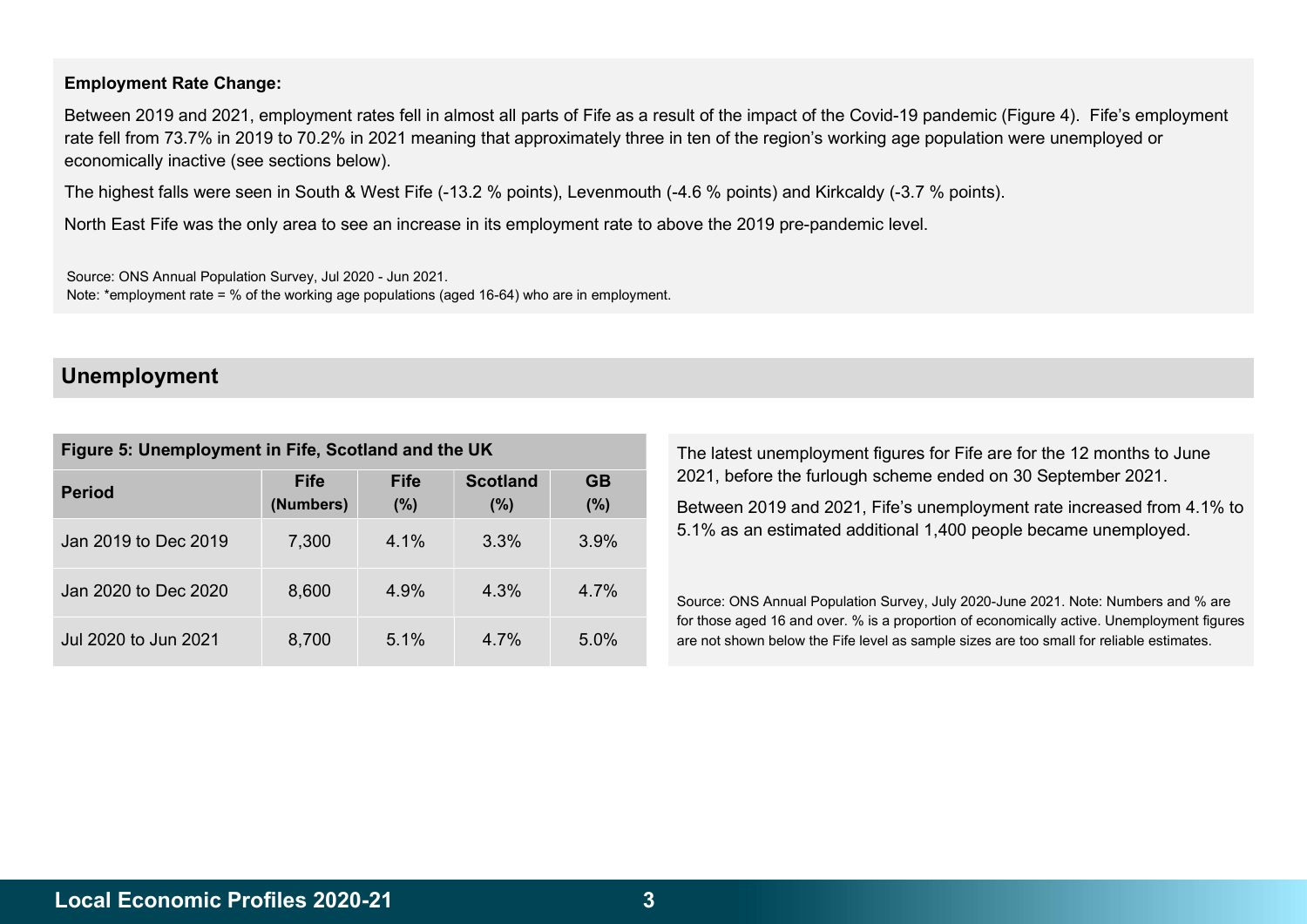### Economic Inactivity



Four committee areas have economic inactivity rates that are lower than the Fife and Scottish averages – Cowdenbeath, Dunfermline, Glenrothes and North East Fife (Figure 6).

South and West Fife has the highest economic inactivity rate (over 10 percentage points higher than the Fife and Scottish averages) followed by Kirkcaldy.

Between 2019 and 2020/2021, South and West Fife and Kirkcaldy both saw increases in the proportion of their populations who were economically inactive. North East Fife and Dunfermline saw inactivity rates fall (Figure 7).

Source: ONS Annual Populations Survey, Jun 2020 – Jul 2021.

Note: economically inactive is defined as people who are neither in employment nor unemployed (ie not seeking work).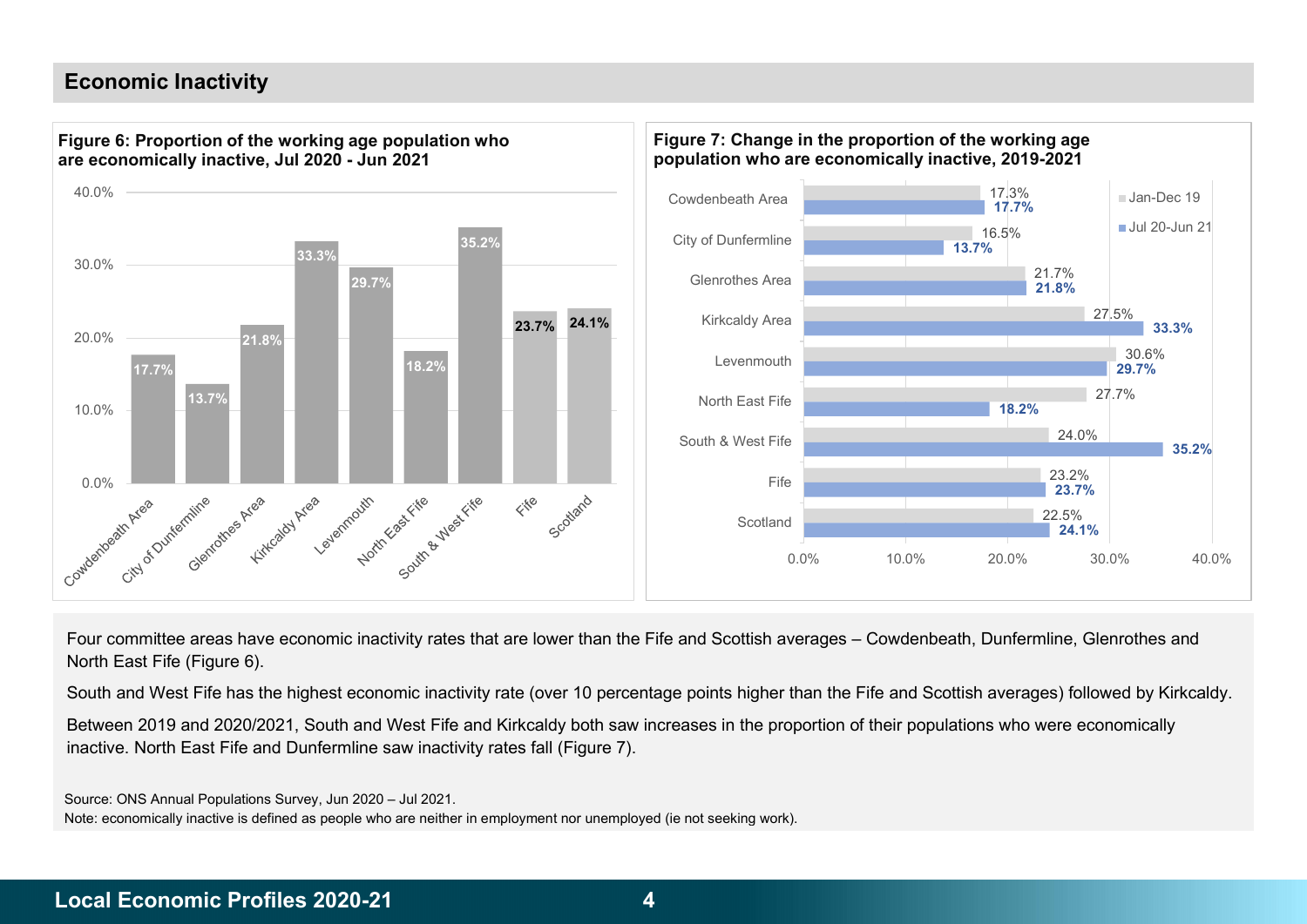### People Claiming Out-of-work Benefits



North East Fife has the lowest claimant rate of all the area committees (Figure 8).

Levenmouth and Kirkcaldy have the highest claimant rates; this has been the case for some time.

All claimant rates in Fife increased significantly in 2020 and Levenmouth, 6.9% remained considerably higher than pre-pandemic levels until Kirkcaldy, 6.6% **they started to fall in April 2021**.

The latest rates (November 2021) are around one percentage Glenrothes, 4.0% (Supposed to a point higher than in 2019 with just over 1,500 more people Dunfermline,  $3.8\%$ <br>South & West Fife  $3.4\%$  claiming out-of-work benefits. The difference is highest in North East Fife, 2.2% Kirkcaldy and lowest in Glenrothes (Figure 9). South & West Fife,3.4%

> Source: ONS Claimant Count. Note: the Claimant Rate is the percentage of working age (16-64yrs) residents claiming out-of-work benefits.

| <b>Area Committee</b> |                      | 2019 Average          |                      | November 2021         |                      | <b>Difference</b>     |  |  |  |  |  |  |  |  |  |  |
|-----------------------|----------------------|-----------------------|----------------------|-----------------------|----------------------|-----------------------|--|--|--|--|--|--|--|--|--|--|
|                       | <b>Claimant Rate</b> | <b>Claimant Count</b> | <b>Claimant Rate</b> | <b>Claimant Count</b> | <b>Claimant Rate</b> | <b>Claimant Count</b> |  |  |  |  |  |  |  |  |  |  |
| Cowdenbeath           | 5.1%                 | 1,328                 | 6.0%                 | 1,545                 | $+0.9%$              | $+217$                |  |  |  |  |  |  |  |  |  |  |
| <b>Dunfermline</b>    | 3.3%                 | 1,213                 | 3.8%                 | 1,415                 | $+0.5%$              | $+202$                |  |  |  |  |  |  |  |  |  |  |
| Glenrothes            | 3.6%                 | 1,108                 | 4.0%                 | 1,215                 | $+0.4%$              | $+107$                |  |  |  |  |  |  |  |  |  |  |
| Kirkcaldy             | 5.5%                 | 2.002                 | 6.6%                 | 2,415                 | $+1.1%$              | $+413$                |  |  |  |  |  |  |  |  |  |  |
| Levenmouth            | 6.4%                 | 1,450                 | 6.9%                 | 1,570                 | $+0.5%$              | $+120$                |  |  |  |  |  |  |  |  |  |  |
| North East Fife       | 1.7%                 | 762                   | 2.2%                 | 1,035                 | $+0.5%$              | $+273$                |  |  |  |  |  |  |  |  |  |  |
| South & West Fife     | 2.7%                 | 836                   | 3.4%                 | 1,065                 | $+0.7%$              | $+229$                |  |  |  |  |  |  |  |  |  |  |
| <b>All Fife</b>       | 3.8%                 | 8,753                 | 4.5%                 | 10,335                | $+0.8%$              | $+1,582$              |  |  |  |  |  |  |  |  |  |  |

### Figure 9: Claimant count and rate change 2019 to November 2021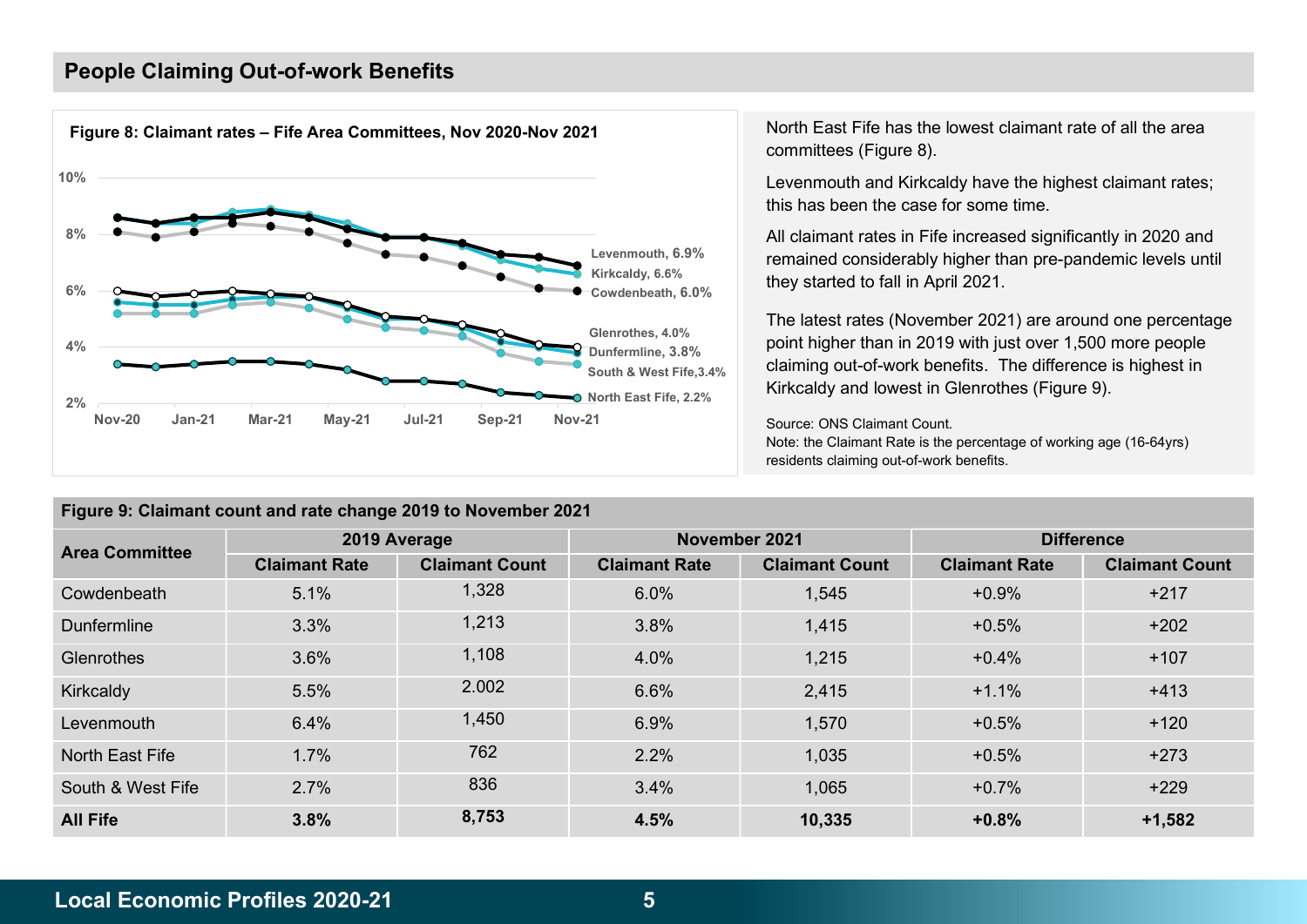### Occupational Skills

The Kirkcaldy Area and South & West Fife have the highest proportions of people employed in elementary occupations.

The Glenrothes Area has a higher-than-average proportion of people employed in lower-middle skilled jobs with over 40% of jobs in these occupations. This is the highest rate of employment in these occupations of Fife's committee areas.

Levenmouth has a significantly lower proportion of people employed in high skilled jobs such as managers, directors and professionals than Fife and Scotland as a whole, and the lowest proportion of all of Fife's committee areas (13%).

North East Fife has the highest rate of employment of the Fife area committee areas in high skilled jobs (44.5%).

Source: ONS Annual Population Survey, Jan-Dec 2020.

Note: High Skills: managers, directors, senior officials & professional occupations; Medium-High Skills: associate professional & technical & skilled trade occupations; Medium-Low Skills: admin, secretarial, caring, leisure, sales & customer service occupations & process, plant & machine operatives; Elementary: elementary trades, admin & service occupations.

### Qualifications & Skills of Population



■Highly Skilled ■ Upper-Middle Skilled ■ Lower-Middle Skilled ■ Elementary Occupations

| Figure 11: Qualifications by Age; Fife 2017-2020 | 2017  | 2018  | 2019    | 2020  |
|--------------------------------------------------|-------|-------|---------|-------|
| % with NVQ4+ - aged 16-64                        | 44.9% | 44.0% | 43.3%   | 51.3% |
| % with NVQ4+ - aged 16-24                        | 38.2% | 22.3% | 25.0%   | 35.4% |
| % with NVQ4+ - aged 25-49                        | 54.4% | 51.6% | 50.6%   | 62.9% |
| % with NVQ4+ - aged 50-64                        | 35.4% | 44.7% | 42.6%   | 44.1% |
| % with no qualifications (NVQ) - aged 16-64      | 7.3%  | 8.2%  | 7.3%    | 5.9%  |
| % with no qualifications (NVQ) - aged 16-24      | 5.0%  | 8.8%  | 6.8%    | 5.0%  |
| % with no qualifications (NVQ) - aged 25-49      | 5.4%  | 5.9%  | 5.6%    | 4.4%  |
| % with no qualifications (NVQ) - aged 50-64      | 11.2% | 11.1% | $9.7\%$ | 8.6%  |

Figure 10: Employment by Occupation, Jan-Dec 2020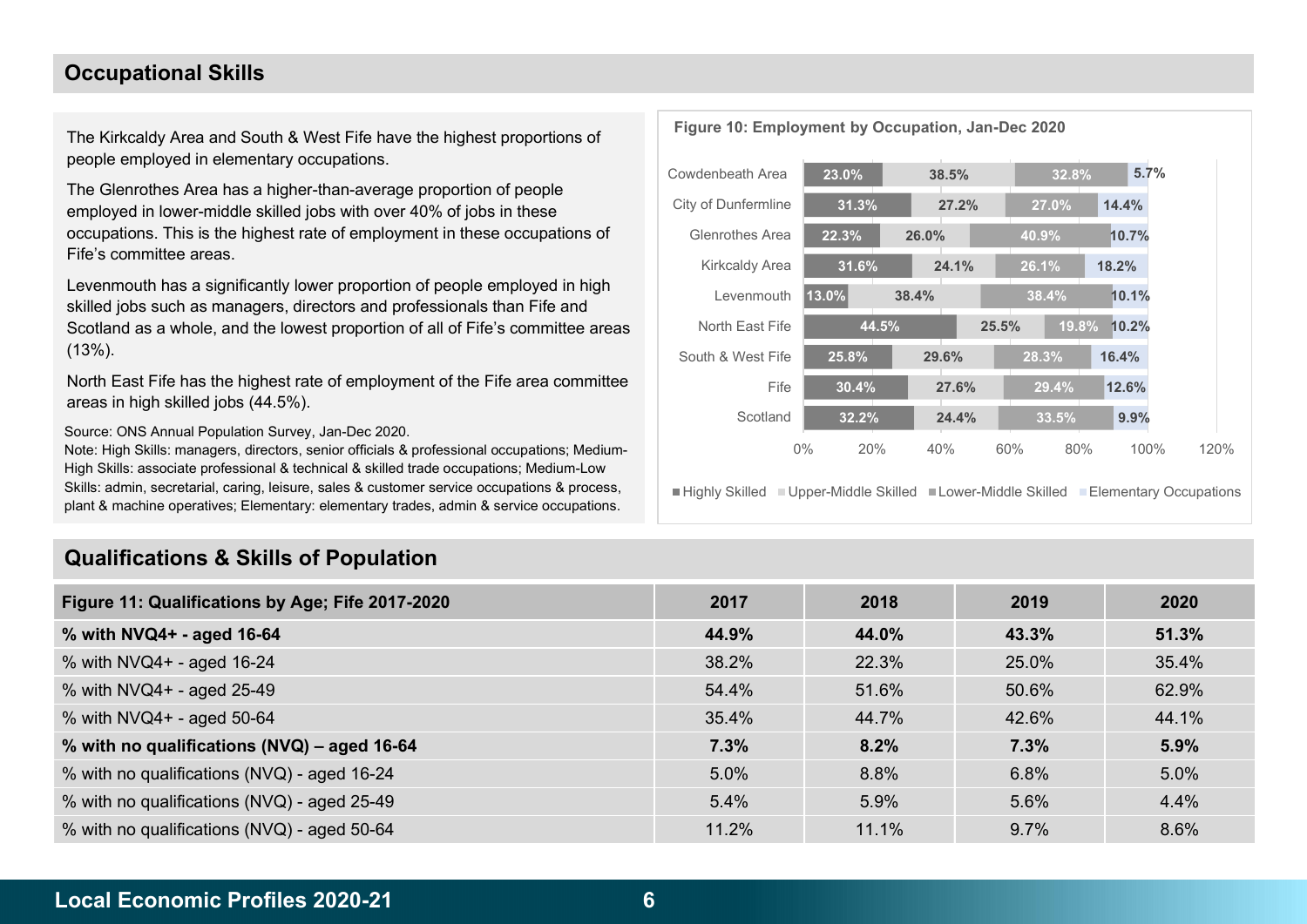

![](_page_6_Figure_1.jpeg)

#### Figure 12: Proportion of 16-64 year olds with No Qualifications

### 2017-2020 Trend:

7.5%  $7.5\%$   $7.4\%$   $8.0\%$  with a NVQA4 or higher qualification increased from 43.3% to over 5.0% 5.9% 50% and the proportion with no qualifications fell from 7.3% to 5.9% The qualifications of Fife's working age population remained similar between 2017 and 2019, but showed significant improvement between 2019 and 2020, when the proportion of those aged 16-64 (Figure 11).

> The 50-64 age group has seen a consistent improvement in qualifications since 2017.

### Qualifications by Committee Area:

Cowdenbeath has a significantly higher proportion of its working age population with no qualifications (14.2%) than Scotland and Fife as a whole (8.0% and 5.9% respectively), and the highest proportion of all Fife's committee areas. The area also has the lowest proportion of people who are qualified to NVQ4 or above (20.5%) (Figures 12 & 13).

71.2% Kirkcaldy and South & West Fife also have higher proportions of their 49.7% 52.4% 49.3% and Glenrothes have lower rates qualified to NVQ4 or above. populations with no qualifications than Fife overall, while Levenmouth

 $\frac{37.0\%}{27.0\%}$  and  $\frac{1}{27.0\%}$  and  $\frac{1}{27.0\%}$  are  $\frac{1}{27.0\%}$  and  $\frac{1}{27.0\%}$  and  $\frac{1}{27.0\%}$  are  $\frac{1}{27.0\%}$  and  $\frac{1}{27.0\%}$  and  $\frac{1}{27.0\%}$  are  $\frac{1}{27.0\%}$  and  $\frac{1}{27.0\%}$  and  $\frac{1}{2$ population with no qualifications out of all the committee areas in Fife.

> North East Fife also has the highest proportion (71.2%) of people qualified to NVQ4 or above.

> Source: ONS Annual Population Survey, Jan-Dec 2020. Note: these estimates should be viewed with caution due to small sample sizes. Data for 2021 is not available until April 2022.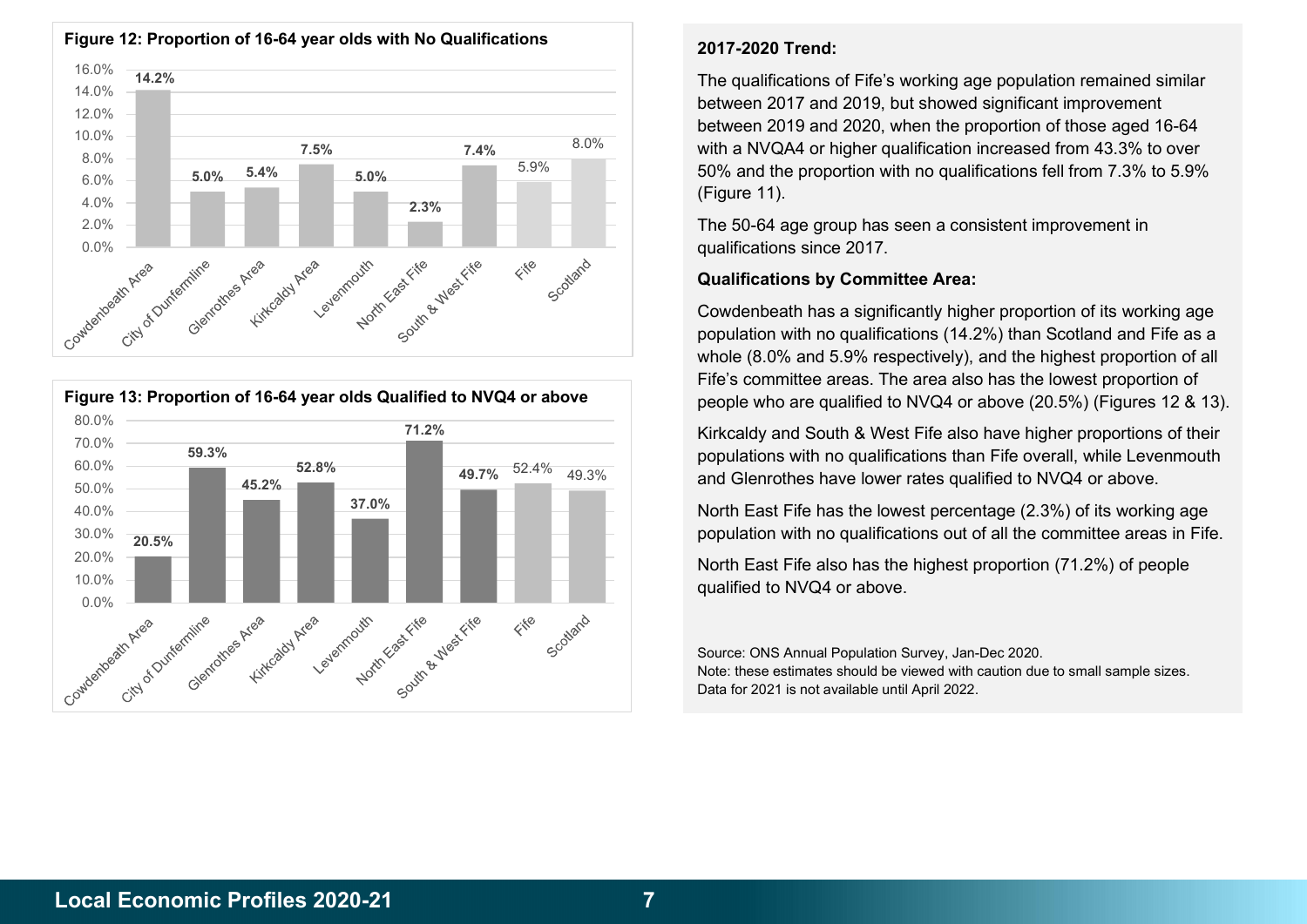### School Leaver Destinations and Attainment

| i iyult 17. Ochool Leaver Destinations and Attainment ZV IV-ZV               |             |                 |
|------------------------------------------------------------------------------|-------------|-----------------|
|                                                                              | <b>Fife</b> | <b>Scotland</b> |
| Percentage of school leavers achieving<br>a positive initial destination*    | 91.9%       | 93.3%           |
| Percentage of school leavers achieving<br>a positive follow-up destination*  | 90.0%       | $92.2\%$        |
| Percentage of school leavers achieving<br>1+ SCQF Level 5 or better          | 79.6%       | 85.7%           |
| Percentage of school leavers achieving<br>1+ SCQF Level 6 (Higher) or better | 56.5%       | 63.9%           |

Figure 14: School Leaver Destinations and Attainment 2019-20 91.9% of Fife's 2019/20 school leavers achieved a positive initial destination and 90.0% achieved a positive follow-up destination\*.

> These figures were lower than Fife's 2018/19 school leavers, 94.4% of whom achieved a positive initial destination and 91% a positive follow-up destination and were the lowest rates since 2012/13.

The choices and opportunities available to pupils leaving school last year were impacted by the Covid-19 pandemic.

Whilst the rate also fell in Scotland as a whole, the fall was not as great, meaning that the gap between the Fife and Scottish rates has widened.

The percentages of 2019/20 school leavers achieving at least one SCQF Level 5 or 6 are below the figures for Scotland as a whole and were lower than those for Fife's 2018/19 school leavers.

Source: Scottish Government, Summary Statistics for Attainment and Initial and Follow-up Leaver Destinations No 3, 2021 Editions.

Note: \* A young person is deemed to be in a positive destination when they are actively engaged with an organisation for the purpose of learning, training or work (work includes volunteering).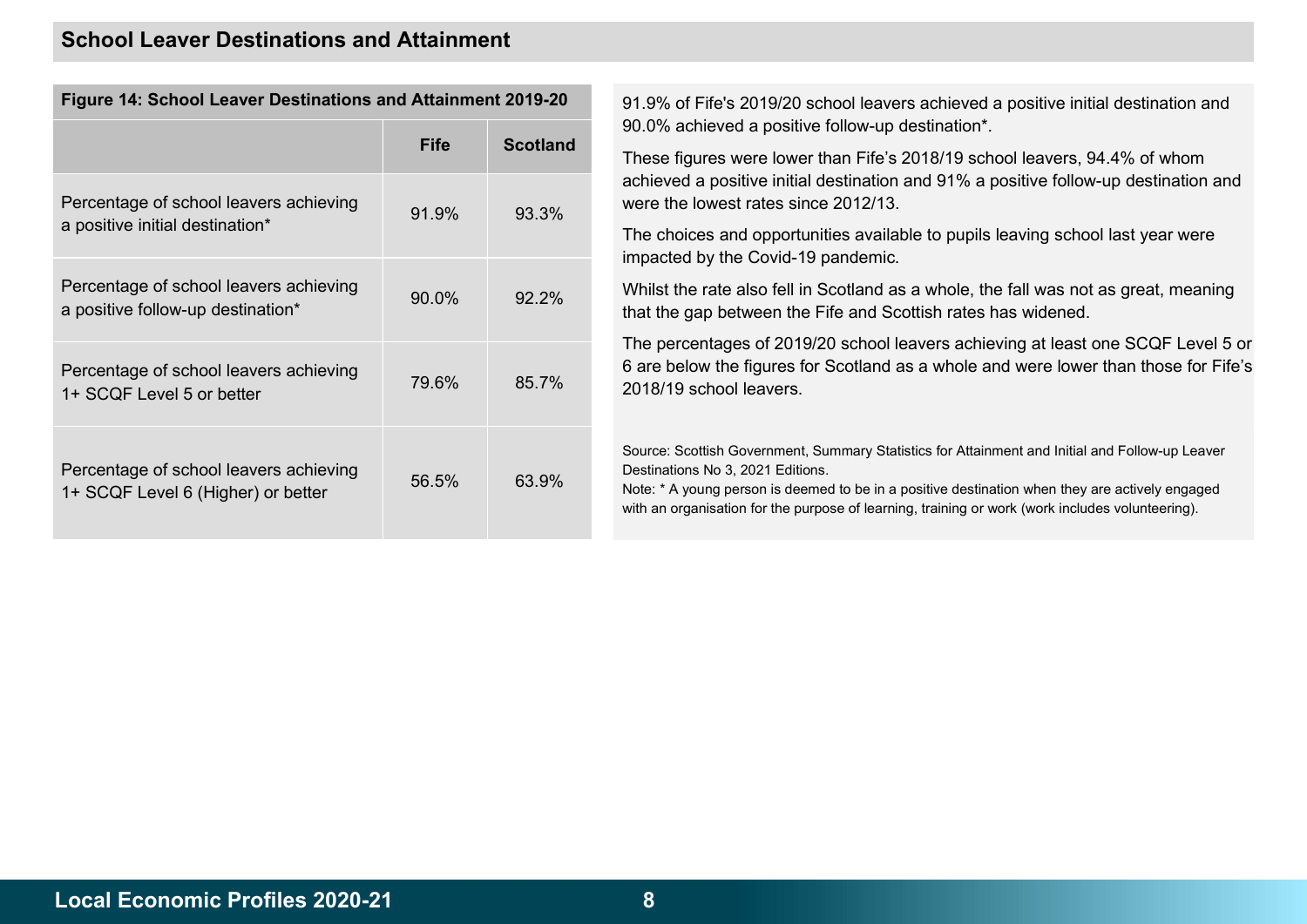| Figure 15: Percentage of 16–19 year olds participating in education, training or employment 2016-2021, Fife and Scotland |                      |                 |                 |                 |                 |                    |                 |                 |                 |                 |  |
|--------------------------------------------------------------------------------------------------------------------------|----------------------|-----------------|-----------------|-----------------|-----------------|--------------------|-----------------|-----------------|-----------------|-----------------|--|
|                                                                                                                          |                      |                 | <b>Fife</b>     |                 |                 | <b>Scotland</b>    |                 |                 |                 |                 |  |
| Year                                                                                                                     | $16-19$<br>year olds | 16-year<br>olds | 17-year<br>olds | 18-year<br>olds | 19-year<br>olds | 16-19 year<br>olds | 16-year<br>olds | 17-year<br>olds | 18-year<br>olds | 19-year<br>olds |  |
| 2016                                                                                                                     | 88.3%                | 98.6%           | 93.5%           | 84.8%           | 77.0%           | 90.4%              | 98.7%           | 93.9%           | 88.0%           | 81.7%           |  |
| 2017                                                                                                                     | 88.7%                | 98.9%           | 91.7%           | 86.8%           | 78.3%           | 91.1%              | 98.8%           | 90.4%           | 88.9%           | 83.4%           |  |
| 2018                                                                                                                     | 90.1%                | 98.7%           | 93.5%           | 86.8%           | 82.3%           | 91.8%              | 98.9%           | 94.6%           | 89.9%           | 84.5%           |  |
| 2019                                                                                                                     | 90.7%                | 99.1%           | 93.6%           | 88.2%           | 82.2%           | 91.6%              | 99.0%           | 94.8%           | 89.1%           | 83.9%           |  |
| 2020                                                                                                                     | 91.7%                | 98.6%           | 94.5%           | 89.6%           | 84.1%           | 92.1%              | 99.0%           | 95.0%           | 90.4%           | 84.1%           |  |
| 2021                                                                                                                     | 91.0%                | 99.0%           | 92.6%           | 87.1%           | 85.0%           | 92.2%              | 99.1%           | 94.3%           | 89.4%           | 85.4%           |  |

#### Figure 15: Percentage of 16–19 year olds participating in education, training or employment 2016-2021, Fife and Scotland

Figure 16: Percentage of 16-19 year olds participating in education, training or employment 2016-21; by Scottish Parliamentary Constituency

![](_page_8_Figure_4.jpeg)

Fife saw the proportion of its 16-19 year olds participating in education, training or employment increase steadily from 88.3% in 2016 to 91.7% in 2020, before the rate fell slightly (by 0.7 percentage points) in 2021 (Figure 15).

Dunfermline 92.6% **All parts of Fife had seen participation increase between** 2016 and 2020, and all saw participation fall between Cowdenbeath 91.2% 2020 and 2021, apart from Mid Fife and Glenrothes. The ME Fife 93.4%<br>
Dunfermline 92.6%<br>
Cowdenbeath 91.2%<br>
Mid Fife & Glenrothes 91.1%<br>
2020 and 2021, apart from Mid Fife and Glen

The largest increases in participation between 2016 and Kirkcaldy, 87.5% **2020** were in the 18 and 19 year age groups (Figure 15).

> Between 2020 and 2021, the participation rate increased for 16 and 19 year olds, but fell for 17 and 18

> Source: Skills Development Scotland, Annual Participation Measure of 16-19 year olds in Scotland, 2021.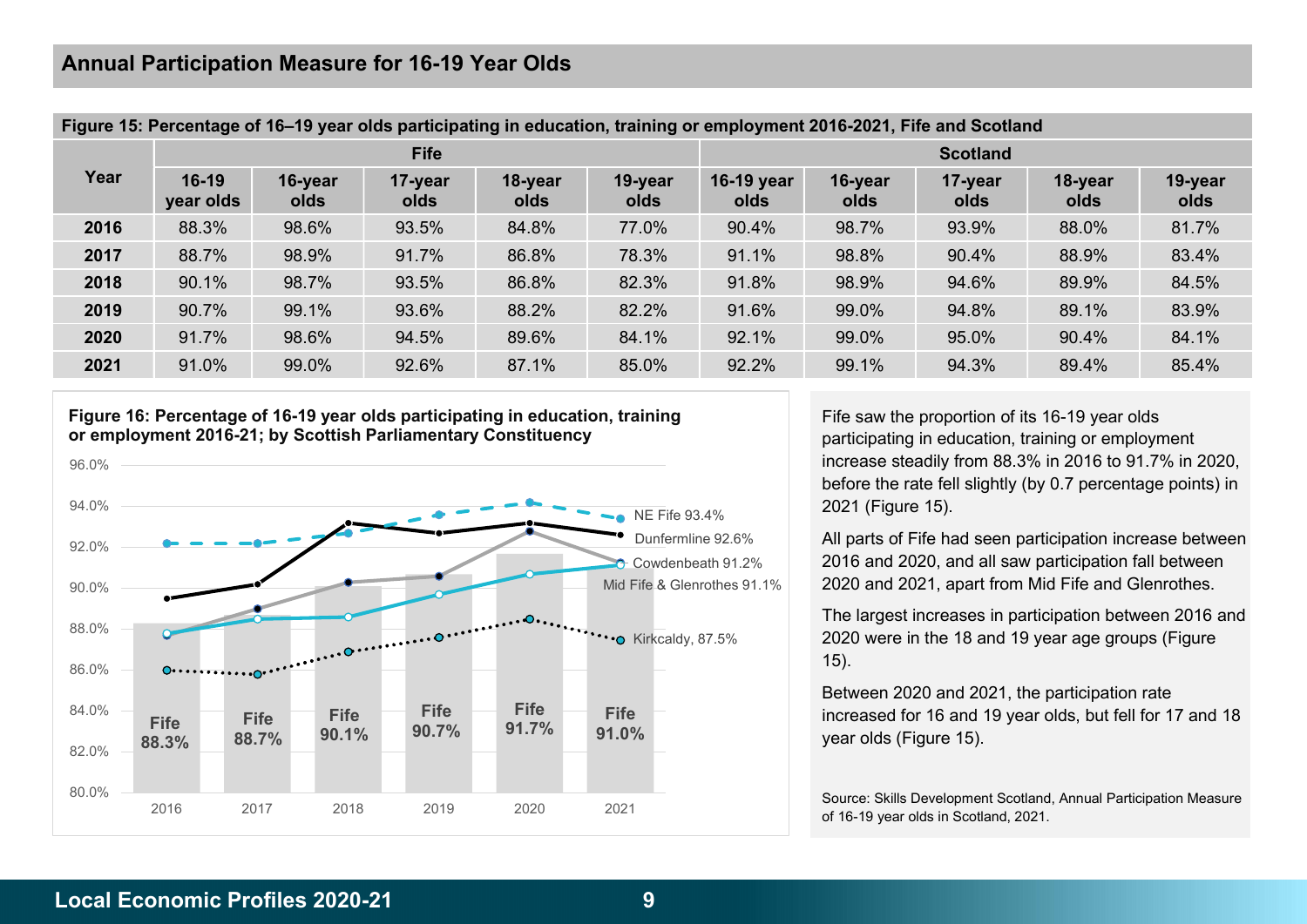### Fife Council's Culture of Enterprise Programme

| Figure 17: Participation in Fife Council's Culture of Enterprise (CoE) Programme, 2020/21 |                            |                               |                                  |                                 |              |                                  |                             |             |  |  |  |
|-------------------------------------------------------------------------------------------|----------------------------|-------------------------------|----------------------------------|---------------------------------|--------------|----------------------------------|-----------------------------|-------------|--|--|--|
|                                                                                           | Cowdenbeath<br><b>Area</b> | City of<br><b>Dunfermline</b> | <b>Glenrothes</b><br><b>Area</b> | <b>Kirkcaldy</b><br><b>Area</b> | Levenmouth   | <b>North East</b><br><b>Fife</b> | South &<br><b>West Fife</b> | <b>Fife</b> |  |  |  |
| Number of school<br>engagements                                                           | $\overline{2}$             | 3                             | $\overline{2}$                   | $\overline{2}$                  | $\mathbf{1}$ | 2                                | $\overline{2}$              | 14          |  |  |  |
| Number of businesses<br>engaged with schools                                              | $\overline{0}$             | $\overline{0}$                | $\overline{2}$                   |                                 |              |                                  | $\overline{0}$              | 5           |  |  |  |
| Number of pupils<br>participating in CoE<br>activities 2020/21                            | 3,507                      | 11,360                        | 1,130                            | 873                             | 778          | 3,309                            | 1,191                       | 22,148      |  |  |  |
| Number of pupils<br>participating in CoE<br>activities 2019/20                            | 1,185                      | 963                           | 2,429                            | 879                             | 405          | 134                              | 141                         | 6,136       |  |  |  |

Dunfermline had more school pupils than any other committee area engaging in Fife Council Culture of Enterprise programmes, followed by Cowdenbeath and North East Fife.

In most parts of Fife there was a significant increase in the number of pupils participating in 2020/21 compared with 2019/20 due to the delivery of virtual/non-contact activities such as the virtual coding academy which saw a substantial uptake in schools and is expected to grow further this year. Covid restrictions did however result in fewer schools and businesses engaging in the programme and the number of pupils engagements falling in the Glenrothes and Kirkcaldy areas.

Source: Fife Council – Economic Development.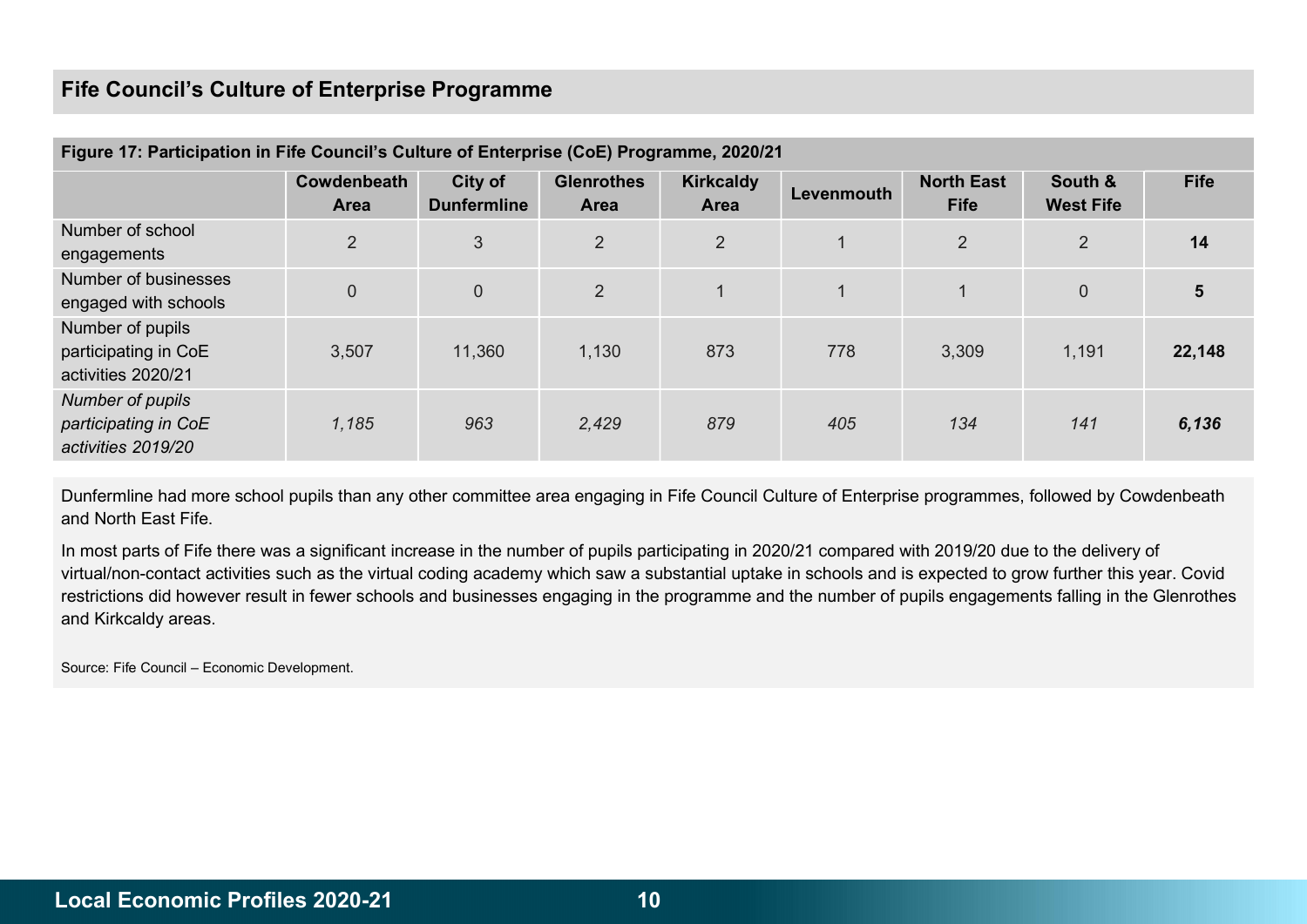### Earnings

Resident earnings represent the earnings of people who live in the area, but do not necessarily work in the area. Workplace earnings are the average earnings of those who work in the area, but do not necessarily live in the area.

Dunfermline & West Fife has the highest workplace earnings and North East Fife the highest resident earnings.

Glenrothes has the lowest resident earnings in Fife and North East Fife the lowest workplace earnings. North East Fife workplace earnings are £65.80 lower than its resident earnings.

Source: ONS Annual Survey of Hours and Earnings. Areas: UK Parliamentary Constituencies.

Note: These estimates have not been compared with previous years and should be viewed with caution. Estimates for 2020 and 2021 include furloughed employees and are based on actual payments made to the employee from company payrolls, and the hours on which this pay was calculated, which in the case of furloughed employees are their usual hours. Both the 2020 and 2021 ASHE surveys saw lower response rates than usual. As the data is based on PAYE it does not include the self-employed.

![](_page_10_Figure_6.jpeg)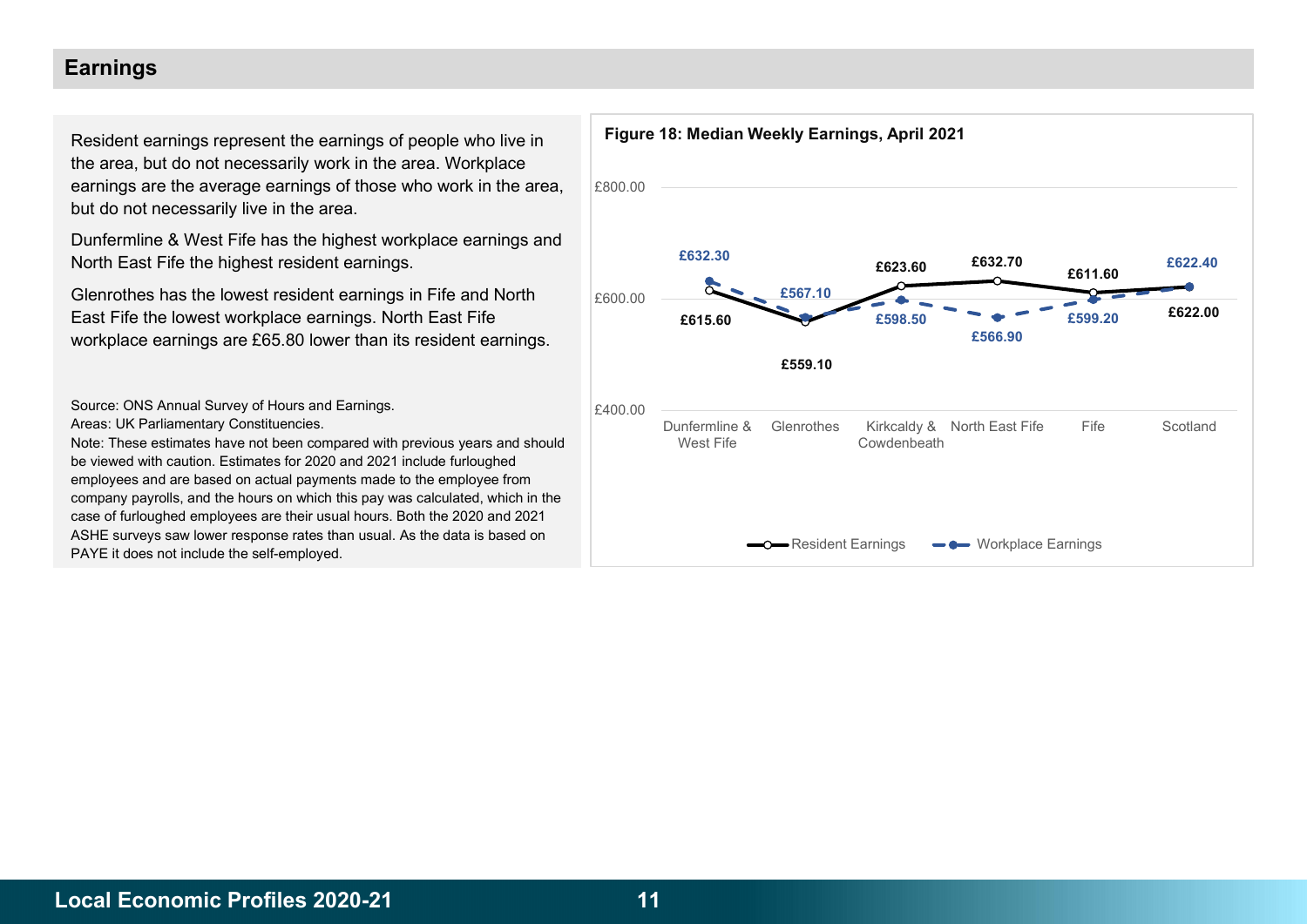### Number and Size of Businesses

| Figure 19: Number of Enterprises 2021; Scottish Parliamentary Constituency Areas (SPCAs), Fife, Scotland |                            |                                   |                                 |                                                |                                       |                          |                 |  |  |  |  |
|----------------------------------------------------------------------------------------------------------|----------------------------|-----------------------------------|---------------------------------|------------------------------------------------|---------------------------------------|--------------------------|-----------------|--|--|--|--|
|                                                                                                          | Cowdenbeath<br><b>SPCA</b> | <b>Dunfermline</b><br><b>SPCA</b> | <b>Kirkcaldy</b><br><b>SPCA</b> | Mid Fife &<br><b>Glenrothes</b><br><b>SPCA</b> | <b>North East</b><br><b>Fife SPCA</b> | <b>Fife</b>              | <b>Scotland</b> |  |  |  |  |
| Number of Enterprises March 2021                                                                         | 1,760                      | 1,970                             | 1,820                           | 1,620                                          | 2,465                                 | 9,535                    | 175,400         |  |  |  |  |
| Percentage of Fife Total                                                                                 | 18.5%                      | 20.7%                             | 19.1%                           | 17.0%                                          | 24.8%                                 | $\overline{\phantom{0}}$ |                 |  |  |  |  |
| Change 2020-2021                                                                                         | $-170$                     | $-50$                             | $-85$                           | $-10$                                          | $-45$                                 | $-365$                   | $-2,295$        |  |  |  |  |
| Percentage Change 2020-2021                                                                              | $-8.8%$                    | $-2.5%$                           | $-4.5%$                         | $-0.6%$                                        | $-1.9%$                               | $-3.7%$                  | $-1.3%$         |  |  |  |  |

#### Change in Number of Businesses 2020-2021:

Between March 2020 and March 2021, the number of businesses in Fife fell by 365 or -3.7%. This followed a period of sustained growth since 2015. The number of businesses fell in all of Fife's SPCAs. Cowdenbeath SPCA saw the largest fall (170 businesses or -8.8%); Mid-Fife and Glenrothes had the smallest fall (10 fewer businesses or -0.6%) followed by North East Fife (45 fewer businesses or -1.9%).

The highest decrease in numbers (-350 businesses) was within the micro (0-9 employees) size band. Cowdenbeath, Dunfermline and North East Fife all saw a fall in the number of medium-sized businesses (Figure 20).

Source: ONS UK Business Counts, 2021.

Note: The number of enterprises registered for VAT and/or PAYE that were live on 12 March 2021. Does not therefore include unregistered enterprises (sole traders and partnerships) who are not VAT and/or PAYE registered. As all numbers are round to the nearest zero or 5, all zeros are not necessarily true zeros and numbers below 10 should be viewed with caution.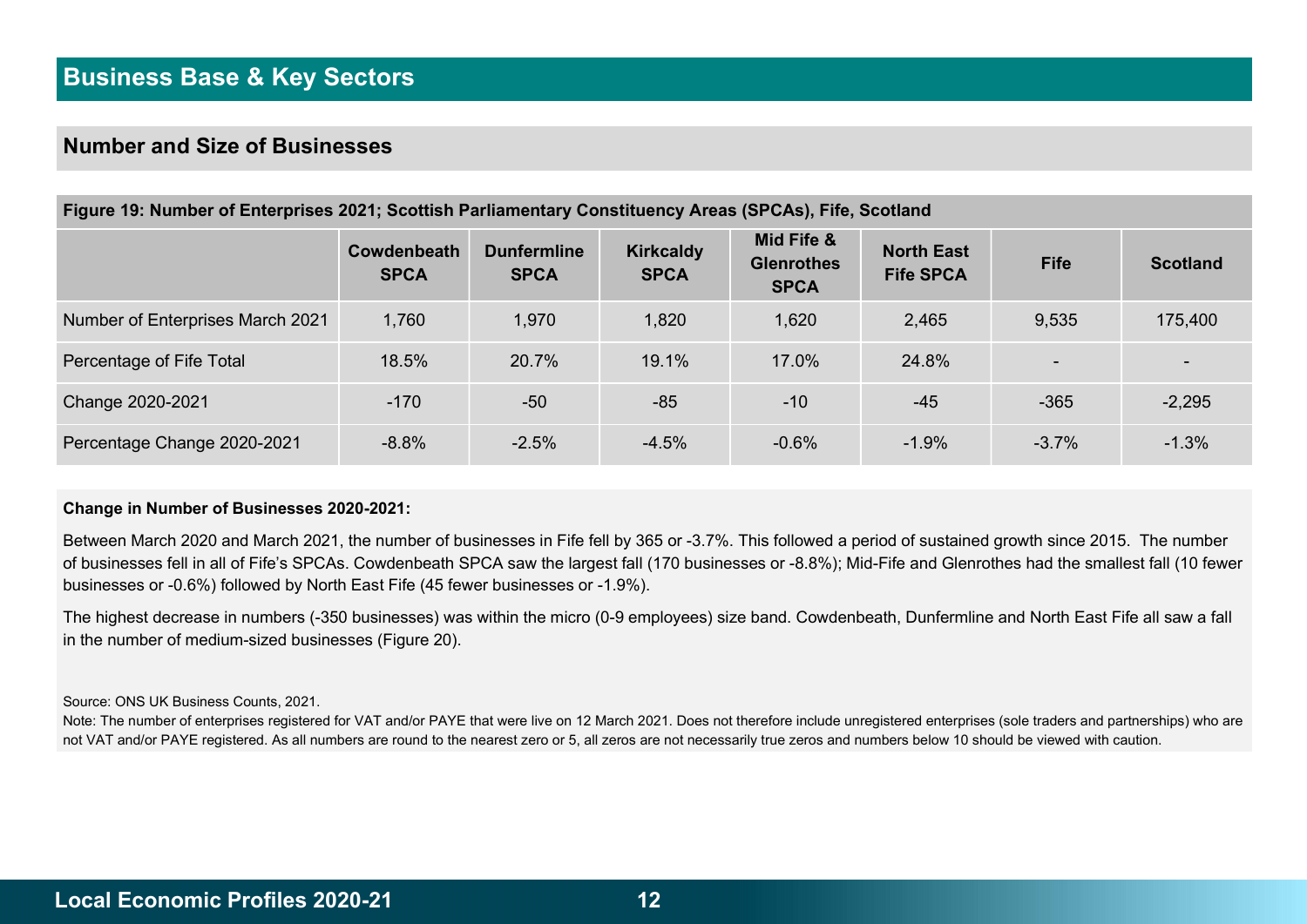Figure 20: Change in the number of enterprises by Scottish Parliamentary Constituency Area (SPCA) and Size 2020-2021

|                              | Cowdenbeath<br><b>SPCA</b> |                          | <b>Dunfermline</b><br><b>SPCA</b> |                          | <b>Kirkcaldy</b><br><b>SPCA</b> |                   | Mid Fife &<br><b>Glenrothes</b><br><b>SPCA</b> |                          | <b>North East Fife</b><br><b>SPCA</b> |                   | <b>Fife</b> |                   |
|------------------------------|----------------------------|--------------------------|-----------------------------------|--------------------------|---------------------------------|-------------------|------------------------------------------------|--------------------------|---------------------------------------|-------------------|-------------|-------------------|
|                              | 2021                       | <b>Change</b><br>2020-21 | 2021                              | <b>Change</b><br>2020-21 | 2021                            | Change<br>2020-21 | 2021                                           | <b>Change</b><br>2020-21 | 2021                                  | Change<br>2020-21 | 2021        | Change<br>2020-21 |
| Micro (0 to 9 employees)     | 1,590                      | $-170$                   | 1,775                             | $-50$                    | 1,590                           | $-70$             | 1,390                                          | $-10$                    | 2,075                                 | $-45$             | 8,420       | $-350$            |
| Small (10 to 49 employees)   | 145                        | $+5$                     | 160                               | $\theta$                 | 195                             | $-15$             | 190                                            | $+5$                     | 255                                   | $+5$              | 940         | $-10$             |
| Medium (50 to 249 employees) | 20                         | $-5$                     | 25                                | $-5$                     | 30                              | $\mathbf 0$       | 35                                             | 0                        | 25                                    | $-5$              | 140         | $-10$             |
| Large (250+ employees)       | 5                          | 0                        | 5                                 | $\mathbf 0$              | 5                               | $\overline{0}$    | 10                                             | $\mathbf 0$              | 10                                    |                   | 35          | $\mathbf 0$       |

![](_page_12_Figure_2.jpeg)

#### Businesses by Size:

1.1% 1.5% proportions of small, medium, and large businesses The Mid-Fife and Glenrothes area has the highest followed by Kirkcaldy and North East Fife (Figure 21).

10.8% 9.9% proportions of micro businesses (90.3%) and smallest Cowdenbeath and Dunfermline have the highest proportions of small and medium-sized businesses.

Source: UK Business Counts, 2021.

Note: The number of VAT and/or PAYE registered enterprises that were live on 12 March 2021. Does not therefore include unregistered enterprises (sole traders and partnerships) who are not VAT and/or PAYE registered.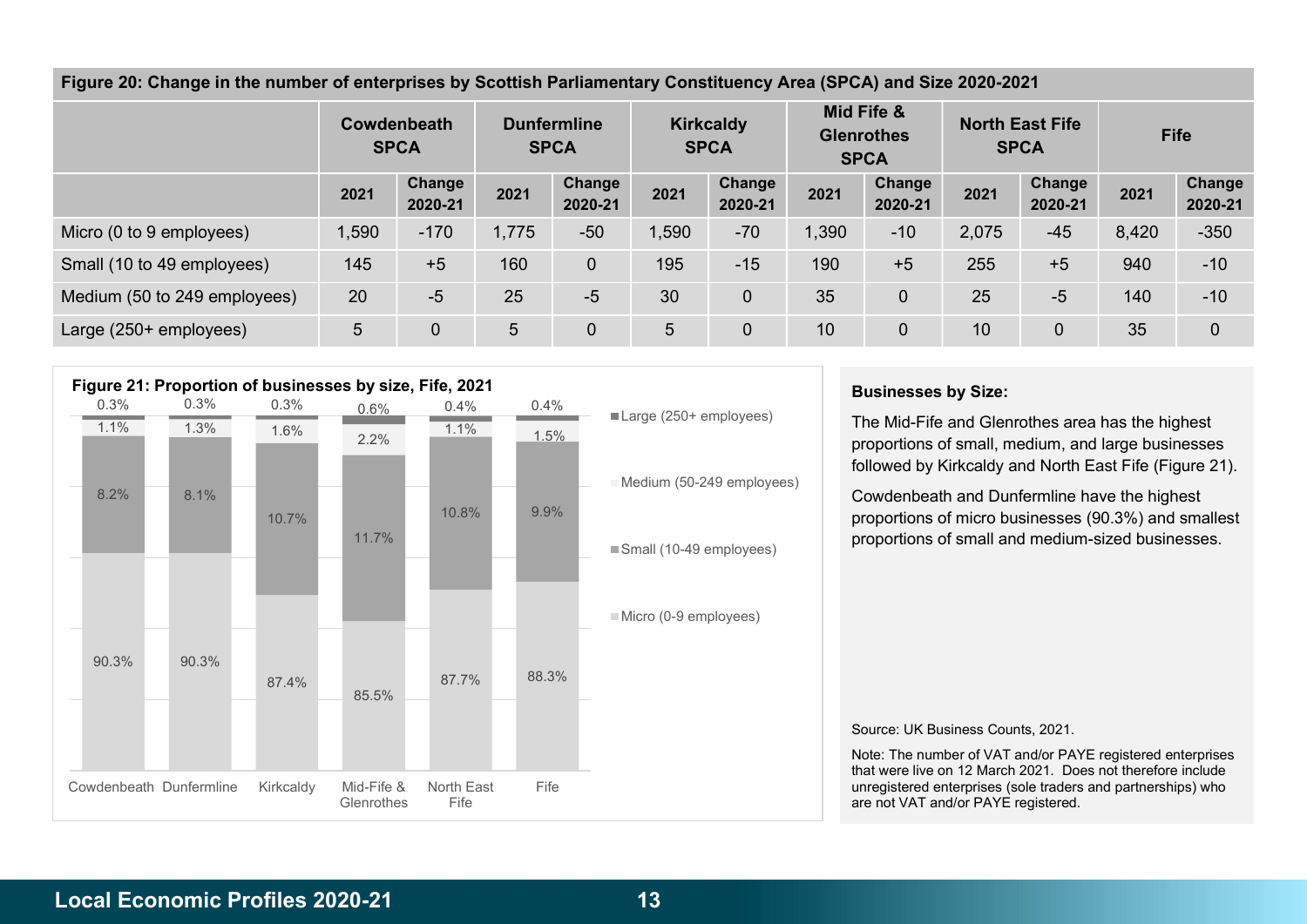### Business Births

![](_page_13_Figure_1.jpeg)

Figure 22: Business start-ups per 10,000 working age adults (16-64) 2016-2020

In 2020, both the number of new business start-ups and the business start-up rate in Fife fell.

A total of 985 new businesses started up in 2020, 545 or 35.6% fewer than in 66.0 2019 when 1,530 business start-ups were recorded – the highest number recorded in the time-series of these data (which goes back to 2009).

In Scotland as a whole, the number of business births fell by 17.9%.

Fife's start-up rate in 2020 was lower than the rate for Scotland as a whole (Figure 22).

Source: ONS Business Demography, UK (2020). Note: These figures do not include unregistered enterprises (sole traders and partnerships who are not VAT and/or PAYE registered).

### Business Survival Rates

| Figure 23: Survival of New Start Businesses Born in 2017 |                                                              |                                                                      |                                                               |  |  |  |  |  |  |
|----------------------------------------------------------|--------------------------------------------------------------|----------------------------------------------------------------------|---------------------------------------------------------------|--|--|--|--|--|--|
|                                                          | Percentage of<br>businesses<br>surviving 1 year<br>(to 2018) | <b>Percentage of</b><br>businesses<br>surviving 2 years<br>(to 2019) | Percentage of<br>businesses<br>surviving 3 years<br>(to 2020) |  |  |  |  |  |  |
| Fife                                                     | 91.5%                                                        | 75.2%                                                                | 57.4%                                                         |  |  |  |  |  |  |
| Scotland                                                 | 89.8%                                                        | 71.5%                                                                | 55.9%                                                         |  |  |  |  |  |  |

For each of the first three years after starting up in 2017, Fife's business survival rates were above the Scottish average.

Between 2019 and 2020, the 3-year survival rate of businesses in Fife fell from 59.2% to 57.4%.

Source: ONS Business Demography, UK (2020). Note: These figures do not include unregistered enterprises (sole traders and partnerships who are not VAT and/or PAYE registered).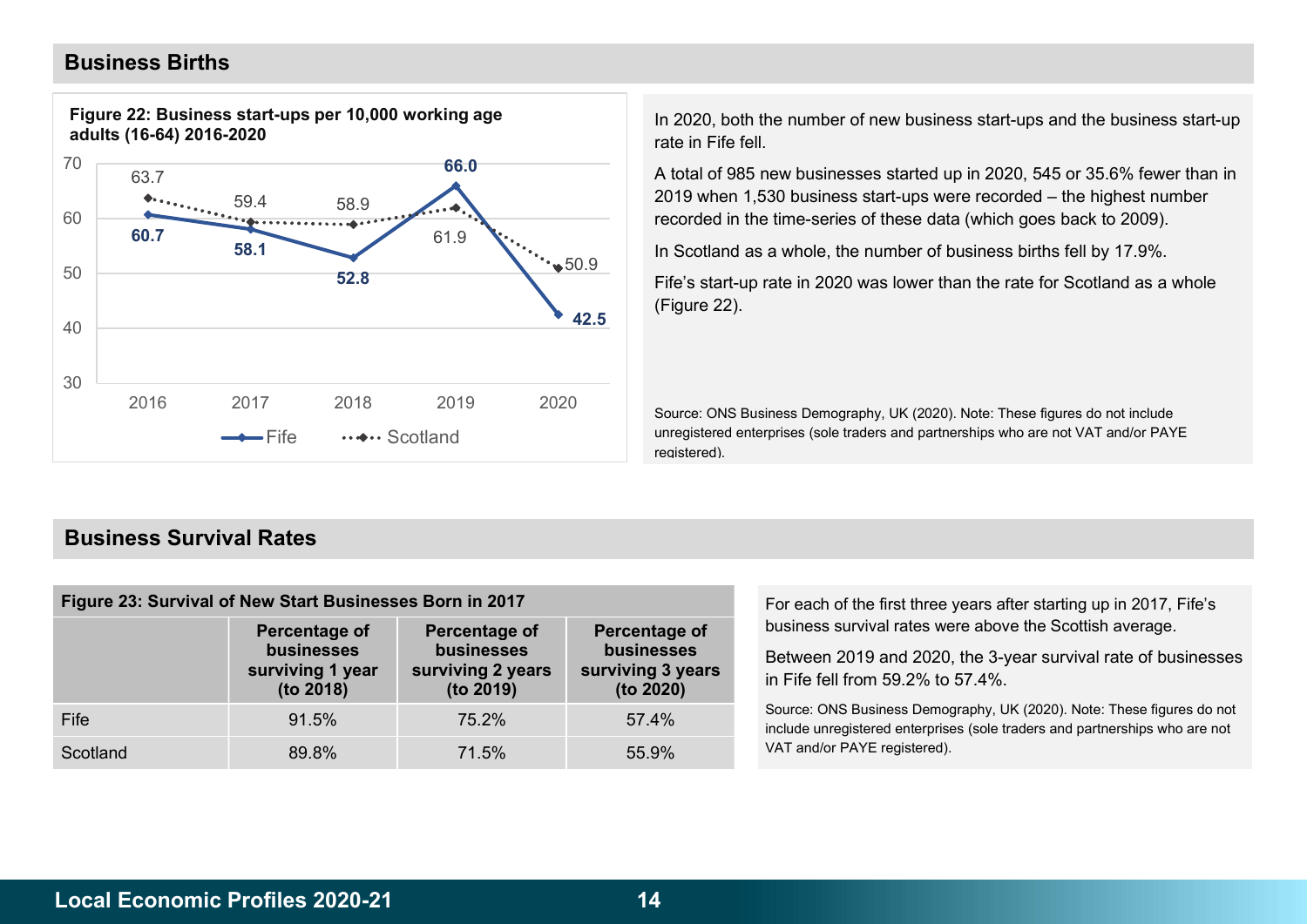### Distribution of Employment

|                    | Cowdenbeath<br>Area | City of<br><b>Dunfermline</b> | <b>Glenrothes</b><br><b>Area</b> | <b>Kirkcaldy</b><br>Area | Levenmouth | <b>North East</b><br><b>Fife</b> | South &<br><b>West Fife</b> | <b>Fife</b> |
|--------------------|---------------------|-------------------------------|----------------------------------|--------------------------|------------|----------------------------------|-----------------------------|-------------|
| September 2019     | 8,000               | 29,000                        | 25,000                           | 22,000                   | 10,000     | 23,000                           | 17,000                      | 138,000     |
| September 2020     | 8,000               | 27,000                        | 25,000                           | 23,000                   | 9,000      | 22,000                           | 16,000                      | 133,000     |
| % change 2019-2020 | 0.0%                | $-6.9%$                       | 0.0%                             | $+4.5%$                  | $-10.0\%$  | $-4.5%$                          | $-5.9%$                     | $-3.6%$     |

#### Figure 24: Number of Jobs in Fife; 2019 and 2020

#### Change in Number of Jobs 2019 and 2020:

Fife was one of 23 Scottish Local Authorities which saw an overall fall in jobs (down 5,000 or -3.6%) between September 2019 and September 2020. Scotland as a whole saw a 2.2% decrease.

Within Fife, Dunfermline saw the largest decrease in the number of jobs (down by 2,000 or -6.9%) whilst Levenmouth saw the largest proportionate decrease (down by 1,000 or -10.0%). Decreases were also seen in North East Fife (-1,000 or -4.5%) and South & West Fife (-1,000 or -5.9%), while the Kirkcaldy area saw a 4.5% increase in jobs and the number of jobs remained unchanged in Cowdenbeath and Glenrothes (Figure 24).

#### Employment by Sector:

North East Fife has the highest proportion of jobs in Education and Accommodation & Food Services (34.6% and 33.3% of Fife's jobs respectively) (Figure 25).

63.6% of all employment in Public Administration & Defence Activities in Fife is located in the Glenrothes area.

Three quarters of Fife's jobs in Agriculture, Forestry & Fishing\* are located in Levenmouth.

Three quarters of all employment in Financial & Insurance activities in Fife is located in Dunfermline, along with half of Fife's jobs in the Information & Communication sector.

Nearly a third (31.6%) of people in Fife working in the Human Health & Social Work Activities sector are employed in Kirkcaldy.

Source: ONS Business Register & Employment Survey.

Note: \* excludes farm agriculture. Employment estimates include employees plus the number of working owners who receive a share of the profits but are not paid via PAYE. They do not however include those who are self-employed operating below the VAT threshold with no employees. The level of rounding applied varies by estimate, so zeros may not be true zeros and the data may not add up to the totals shown.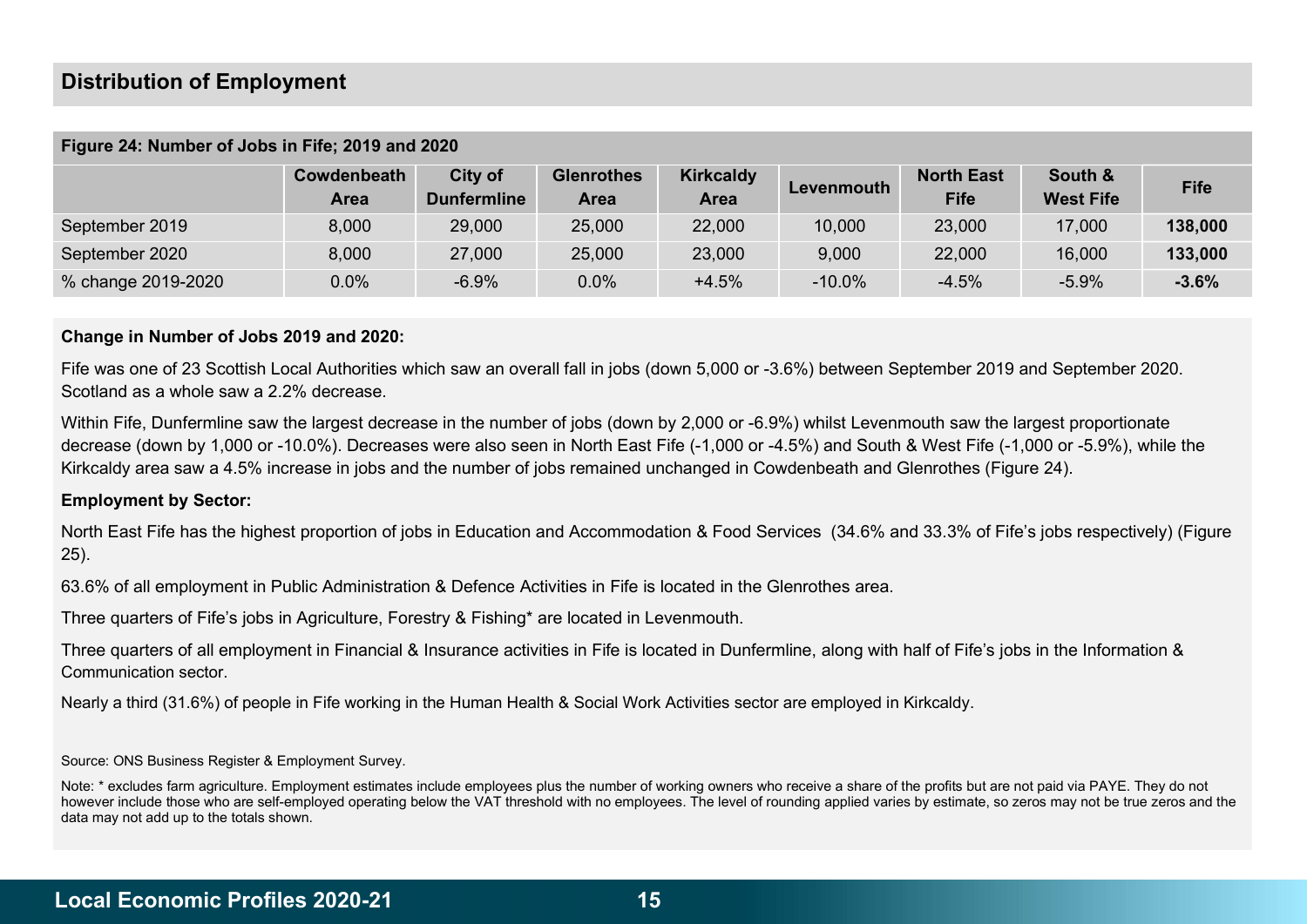### Figure 25: Employment by Sector, Fife 2020

| <b>Sector</b>                                 | Cowdenbeath<br><b>Area</b> | <b>Dunfermline</b> | <b>Glenrothes</b><br><b>Area</b> | <b>Kirkcaldy</b><br>Area | Levenmouth  | <b>North East</b><br><b>Fife</b> | <b>South &amp; West</b><br><b>Fife</b> | <b>Fife</b> |
|-----------------------------------------------|----------------------------|--------------------|----------------------------------|--------------------------|-------------|----------------------------------|----------------------------------------|-------------|
| A: Agriculture, forestry & fishing*           | 10                         | 10                 | 30                               | 20                       | 600         | 75                               | 45                                     | 790         |
| B: Mining and quarrying                       | 0                          | $\mathbf 0$        | 50                               | 20                       | $\mathbf 0$ | 75                               | 30                                     | 200         |
| C: Manufacturing                              | 1,000                      | 1,500              | 4,000                            | 1,250                    | 1,750       | 1,000                            | 3,000                                  | 14,000      |
| D: Electricity, gas, steam & air conditioning | 30                         | 10                 | 125                              | 0                        | $\mathbf 0$ | 40                               | 150                                    | 400         |
| E: Water supply; sewerage, waste mgmt         | 25                         | 400                | 150                              | 75                       | 15          | 75                               | 200                                    | 900         |
| F: Construction                               | 500                        | 1,000              | 700                              | 1,500                    | 350         | 1,000                            | 1,250                                  | 7,000       |
| G: Wholesale & Retail Trade; Vehicle Repair   | 1,250                      | 4,500              | 3,000                            | 4,500                    | 1,250       | 4,000                            | 2,000                                  | 21,000      |
| H: Transportation & Storage                   | 600                        | 2,000              | 600                              | 1,250                    | 800         | 500                              | 900                                    | 7,000       |
| I: Accommodation & Food Services              | 350                        | 1,500              | 1,000                            | 1,250                    | 450         | 3,000                            | 800                                    | 9,000       |
| J: Information & Communication                | 75                         | 2,250              | 200                              | 600                      | 35          | 225                              | 900                                    | 4,500       |
| K: Financial & Insurance Services             | 25                         | 2,250              | 125                              | 175                      | 40          | 75                               | 350                                    | 3,000       |
| L: Real estate activities                     | 100                        | 250                | 350                              | 175                      | 75          | 300                              | 100                                    | 1,250       |
| M: Professional, scientific & technical       | 250                        | 2,000              | 700                              | 1,250                    | 350         | 900                              | 1,500                                  | 7,000       |
| N: Administrative & support services          | 250                        | 1,500              | 700                              | 1,000                    | 400         | 1,000                            | 900                                    | 6,000       |
| O: Public Admin, Defence; Social Security     | 600                        | 900                | 7,000                            | 1,000                    | 175         | 500                              | 800                                    | 11,000      |
| P: Education                                  | 1,000                      | 2,250              | 1,500                            | 1,750                    | 900         | 4,500                            | 1,000                                  | 13,000      |
| Q: Human health & social work activities      | 1,250                      | 4,000              | 3,000                            | 6,000                    | 1,750       | 2,500                            | 1,000                                  | 19,000      |
| R: Arts, entertainment & recreation           | 250                        | 450                | 350                              | 450                      | 175         | 900                              | 250                                    | 3,000       |
| S: Other service activities                   | 175                        | 600                | 700                              | 400                      | 200         | 700                              | 350                                    | 3,000       |
| <b>Total Employment*</b>                      | 8,000                      | 27,000             | 25,000                           | 23,000                   | 9,000       | 22,000                           | 16,000                                 | 130,000     |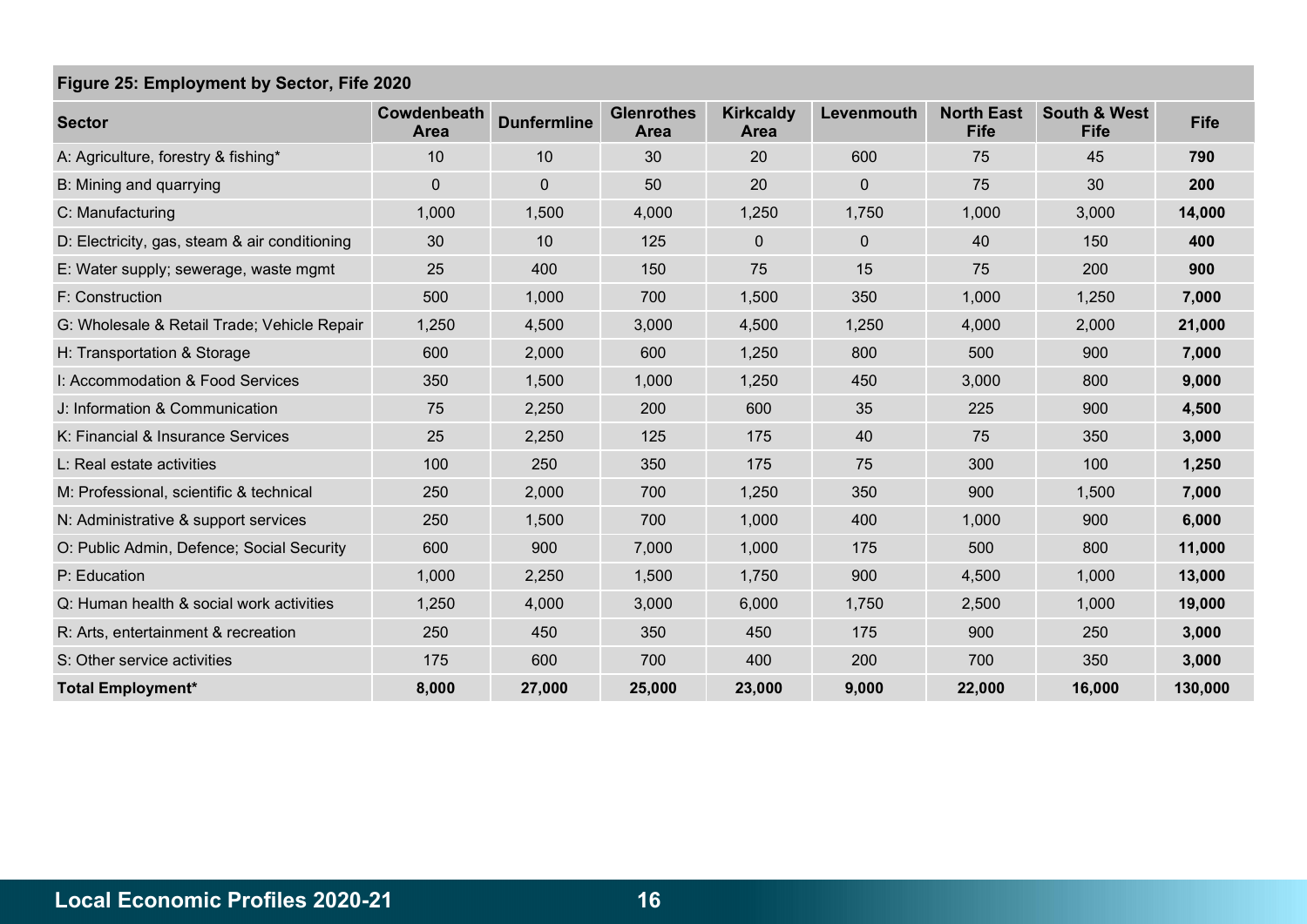### Figure 26: Financial Support Given to Businesses in Fife, 2020/21

| . .                                              |                            |                    |                                  |                          |            |                                  |                             |             |
|--------------------------------------------------|----------------------------|--------------------|----------------------------------|--------------------------|------------|----------------------------------|-----------------------------|-------------|
|                                                  | Cowdenbeath<br><b>Area</b> | <b>Dunfermline</b> | <b>Glenrothes</b><br><b>Area</b> | <b>Kirkcaldy</b><br>Area | Levenmouth | <b>North East</b><br><b>Fife</b> | South &<br><b>West Fife</b> | <b>Fife</b> |
| Number of businesses<br>supported                | 3                          | 13                 | 17                               | 16                       | 5          | 35                               |                             | 96          |
| Value of financial support                       | £17,000                    | £20,136            | £52,000                          | £46,000                  | £5,500     | £96,530                          | £19,500                     | £256,666    |
| Jobs created as a result<br>of financial support | 12                         | 3                  | 17                               | 22                       |            | 53                               | 5                           | 113         |
| Source: Fife Council Economic Development.       |                            |                    |                                  |                          |            |                                  |                             |             |

| Figure 27: Number of Business Start-Ups supported by Business Gateway Fife, 2020/21 |                            |                    |                                  |                                 |            |                                  |                             |             |
|-------------------------------------------------------------------------------------|----------------------------|--------------------|----------------------------------|---------------------------------|------------|----------------------------------|-----------------------------|-------------|
|                                                                                     | Cowdenbeath<br><b>Area</b> | <b>Dunfermline</b> | <b>Glenrothes</b><br><b>Area</b> | <b>Kirkcaldy</b><br><b>Area</b> | Levenmouth | <b>North East</b><br><b>Fife</b> | South &<br><b>West Fife</b> | <b>Fife</b> |
| No. of businesses<br>receiving Expert Help                                          | 10                         | 21                 | 11                               | 17                              | 3          | 16                               | $\overline{7}$              | 85          |
| No. of businesses<br>accessing business growth<br>services                          | $\overline{0}$             | 10                 | $5\overline{)}$                  | 9                               |            | 5                                | $5\overline{)}$             | 35          |
| No. of Business Gateway-<br>supported start-ups                                     | 60                         | 73                 | 93                               | 85                              | 36         | 101                              | 70                          | 518         |
| No. of jobs created from<br><b>Business Gateway</b>                                 | 66                         | 80                 | 119                              | 128                             | 49         | 144                              | 90                          | 676         |
| Turnover generated                                                                  | £1,544,500                 | £1,963,500         | £3,528,800                       | £3,444,000                      | £985,000   | £5,683,920                       | £2,756,000                  | £19,905,720 |
| Source: Business Gateway Fife.                                                      |                            |                    |                                  |                                 |            |                                  |                             |             |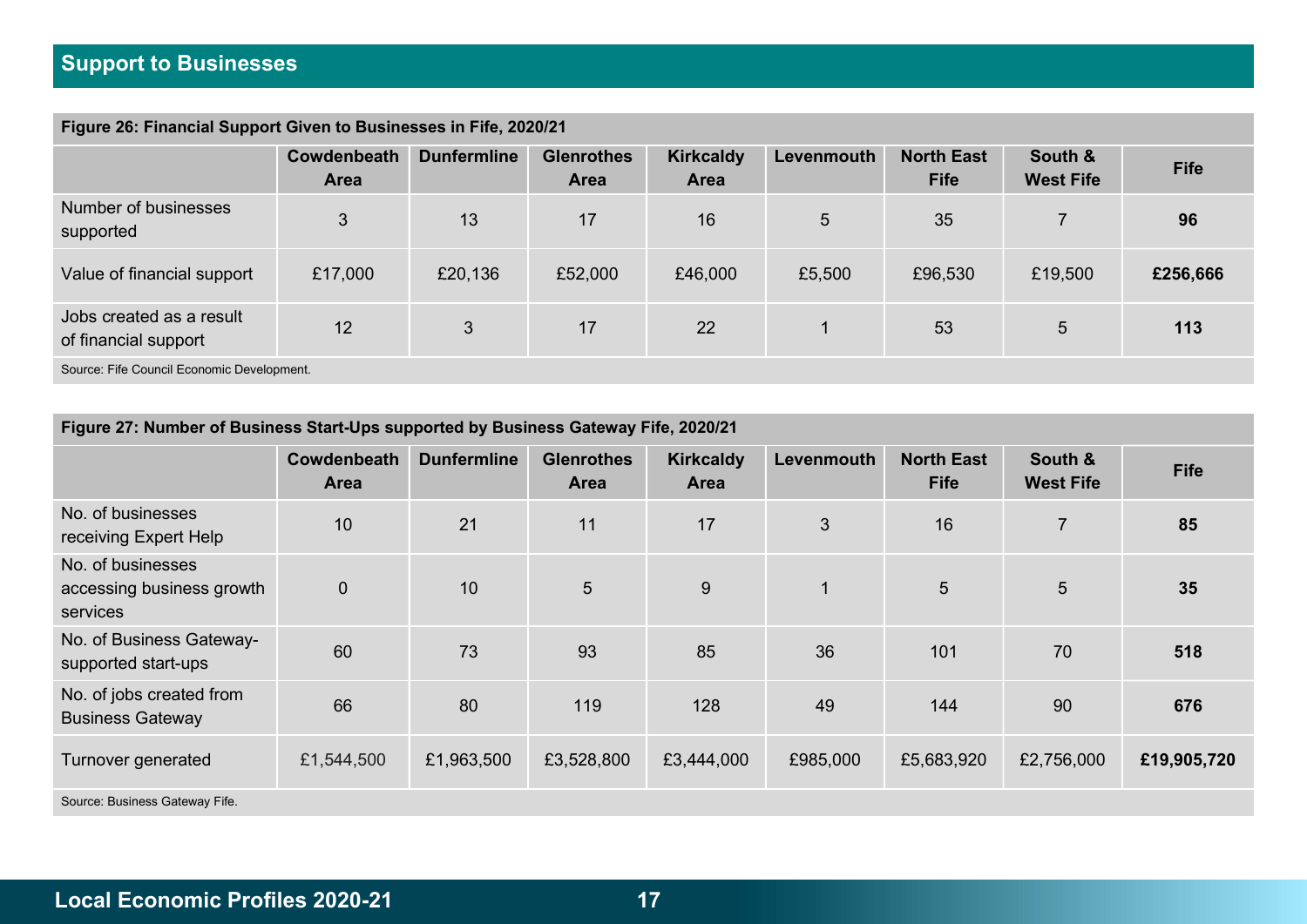### Support to Businesses:

£256,666 of financial support was given to 96 Fife businesses by Fife Council in 2020/21, support which created 113 jobs (Figure 26). Nearly half (46.9%) of the jobs created were in North East Fife.

Business Gateway Fife supported 518 new business start-ups in 2020/21, helping to create over 676 jobs (Figure 27).

Fife Council and Business Gateway Fife also approved over 6,000 applications to - and paid out over £73 million in grants from - the Scottish Government's Coronavirus Business Support Funds.

### Other Activity:

More than 20 online events were held during this year's Fife Business Week from November 1 to 5, attracting 900 registrations from businesses. Among the sessions which proved popular were one by MakeUK about how to engage with the defence sector; a Meet the Buyer event and employment law FAQs for employers. The Meet the Buyer event gave insights to the opportunities for businesses to participate in major programmes like the £200 million Dunfermline Learning Campus project and the £70 million Levenmouth Rail Link project. Hosted by Fife Council's Economic Development and Business Gateway teams under the InvestFife brand, Fife Business Week is designed to support businesses to succeed and flourish.

In April, Business Gateway Fife launched a new campaign highlighting the opportunities for people looking to start their own businesses through a series of advertising messages on Fife Council's fleet of refuse collection lorries.

Although there were fewer trade shows due to Covid restrictions, the Trade Development Programme supported learning visits to the SubCon Show in Birmingham – the UK's only national subcontracting, advanced manufacturing and technology exhibition - and Turing Fest 2021. Food and drink companies were also assisted to attend virtual shows including Tay Cities EXPO, Scotland's Speciality Food 2021, the Tea Expo Conference in the USA, Taste of Grampian and the Bread & Jam Festival. Videos showcasing Fife food and drink businesses have been produced for use at trade shows and on social media. One film, showcasing Fife's sustainable farming practices, was launched at COP26.

Support was given to the Fife Food network, Food From Fife, to create videos promoting careers within the food and drink sector to High School pupils. A vision for the Food & Drink sector is being developed in conjunction with the Fife Environmental Partnership which focuses on enabling the sector's transition to net zero though improving local supply chains and supporting food producers and suppliers to create a local food economy.

Businesses have been supported to upskill and better understand Fife Council's procurement requirements though virtual Supplier Development Programme events. A cross-border local authority group was formed to look at joint PR and events to help businesses access new markets in the Tayside and Fife area.

Fife College and Fife Council Economic Development launched 'Construction Fife - Skills Innovation', a programme of growth support and online training courses for Fife's construction companies to enable them to take advantage of opportunities that will come about through Scotland's transition to net zero.

A five-week training programme was delivered to help young entrepreneurs start up and expand their businesses.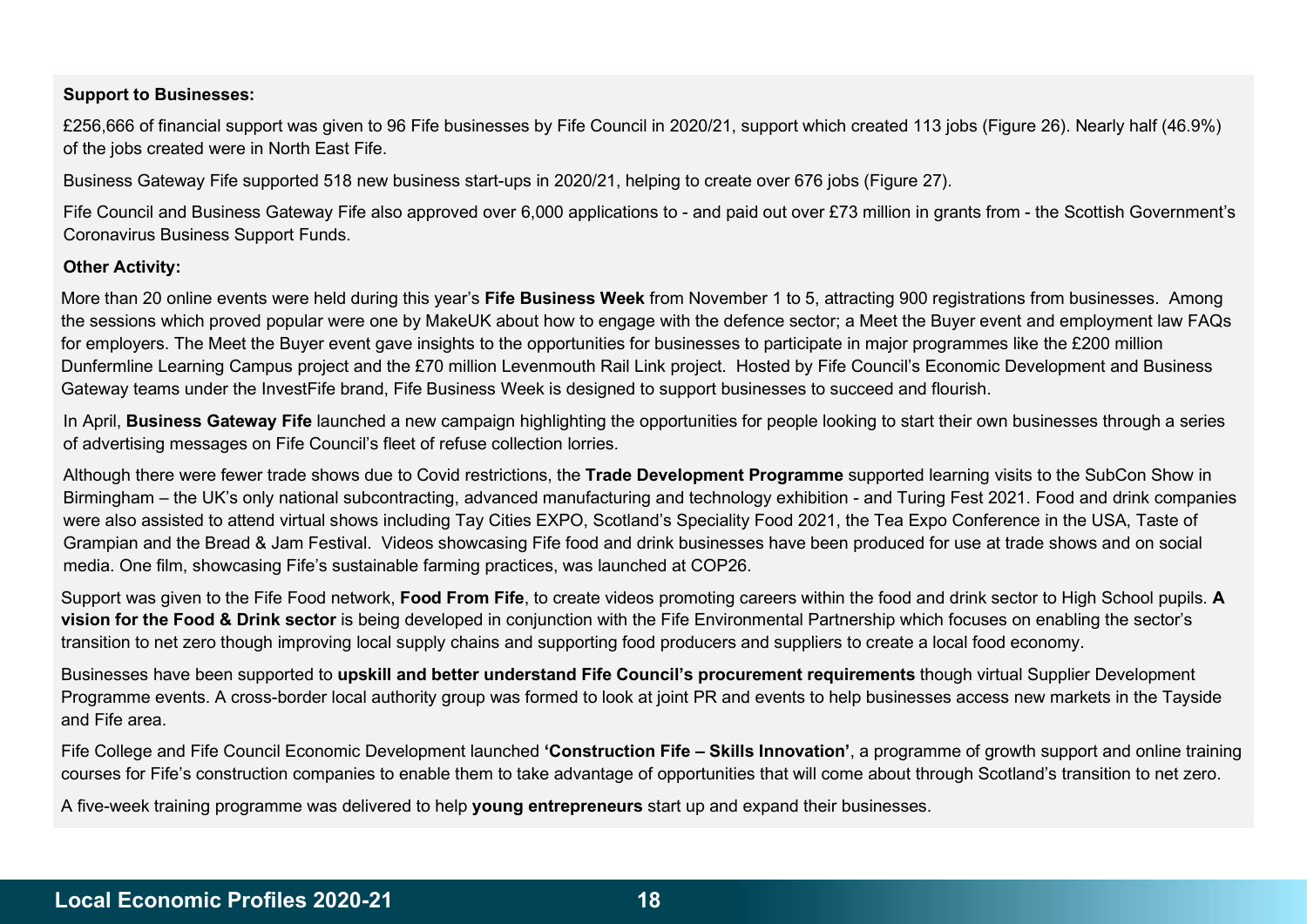# Vacant & Derelict Land

| Figure 28: Extent of Vacant & Derelict Land 2020                                 |                           |                         |                                                                  |                                                                        |  |  |  |  |
|----------------------------------------------------------------------------------|---------------------------|-------------------------|------------------------------------------------------------------|------------------------------------------------------------------------|--|--|--|--|
| <b>Area Committee</b>                                                            | <b>Derelict Land (ha)</b> | <b>Vacant Land (ha)</b> | <b>Total Amount of Vacant &amp;</b><br><b>Derelict Land (ha)</b> | <b>Proportion of Fife's total</b><br><b>Vacant &amp; Derelict Land</b> |  |  |  |  |
| Cowdenbeath                                                                      | 43.8                      | 9.0                     | 52.8                                                             | 7.2%                                                                   |  |  |  |  |
| <b>Dunfermline</b>                                                               | 8.2                       | 4.3                     | 12.6                                                             | 1.7%                                                                   |  |  |  |  |
| Glenrothes                                                                       | 109.6                     | 15.3                    | 124.8                                                            | 17.1%                                                                  |  |  |  |  |
| Kirkcaldy                                                                        | 13.0                      | 33.4                    | 46.3                                                             | 6.3%                                                                   |  |  |  |  |
| Levenmouth                                                                       | 62.9                      | 10.6                    | 73.6                                                             | 10.1%                                                                  |  |  |  |  |
| North East Fife                                                                  | 59.6                      | 10.4                    | 70.0                                                             | 9.6%                                                                   |  |  |  |  |
| South and West Fife                                                              | 307.0                     | 43.3                    | 350.2                                                            | 48.0%                                                                  |  |  |  |  |
| <b>Total Fife</b>                                                                | 604.0                     | 126.3                   | 730.4                                                            | 100.0%                                                                 |  |  |  |  |
| Source: Fife Council Vacant & Derelict Land Audit 2020 (published 15 June 2021). |                           |                         |                                                                  |                                                                        |  |  |  |  |

In 2020, there were 222 vacant & derelict land (VDL) sites across Fife amounting to 730.37 hectares, 4.8 hectares more than in 2019.

Since 2015/16, Fife Council has been one of five local authorities to receive funding from the Scottish Government's Vacant & Derelict Land Fund (VDLF); in 2021/22, Fife was allocated £1.451 million from the fund. The following are a selection of current/proposed projects supported by the fund:

- Ground remediation/preparation works at the east of the Eden Campus in Guardbridge for the installation of a solar photovoltaic array.
- Making the former Flax Mill at Silverburn Country Park, Levenmouth, wind and watertight.
- Industrial estate regeneration at Hillend (Dalgety Bay), Muiredge and Mountfleurie (Levenmouth), Queensway (Glenrothes) and The Avenue (Lochgelly).
- Site remediation and preparation works for the oil and gas decommissioning facility at Energy Park Fife now being operated by Cesscon Decom Ltd.
- Mixed-use affordable housing and commercial developments in town centre sites in Cupar, Cowdenbeath and Lochgelly (in partnership with Kingdom Housing and Ore Valley Housing Associations).
- The acquisition and remediation of a former Waste Transfer Site in Kirkcaldy.
- The implementation of Climate Plan Fife and its associated Sustainable Energy Action Plan (SECAP).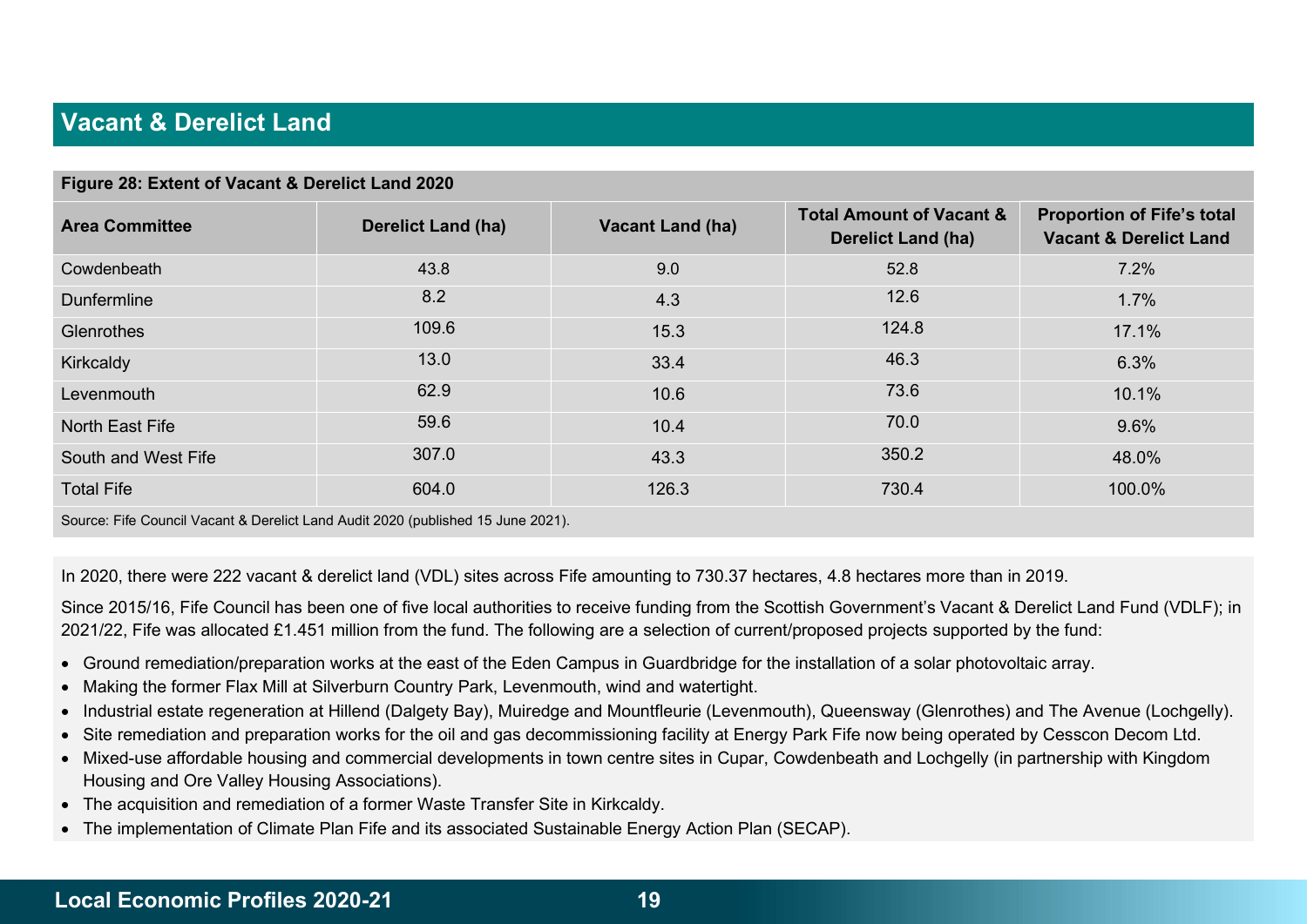# Fife i3 Programme (Edinburgh & South East of Scotland City Region Deal)

|  |  |  |  | Figure 29: Fife i3 Programme Investment Status 2020/21 |
|--|--|--|--|--------------------------------------------------------|
|--|--|--|--|--------------------------------------------------------|

| <b>Area Committee</b>                              | <b>Sites</b>                                                | <b>Status at November 2021</b>                                                                                | <b>Tranche 2 (2022-25) Sites</b>                                | <b>Expected Completion</b> |
|----------------------------------------------------|-------------------------------------------------------------|---------------------------------------------------------------------------------------------------------------|-----------------------------------------------------------------|----------------------------|
| Cowdenbeath                                        | The Avenue, Lochgelly                                       | <b>Statutory Consents obtained.</b><br>Site Servicing to be completed during<br>Q1 2022/23.                   | Enterprise Hub, Cowdenbeath                                     | 2024/25                    |
| Dunfermline                                        | Fife Interchange,<br><b>Dunfermline</b><br>(Site Servicing) | <b>Statutory Consents obtained.</b><br>Site Servicing completed during<br>2021/22.                            | Fife Interchange, Dunfermline<br>(new units)                    | 2024/25                    |
| Glenrothes                                         | Queensway Industrial<br>Estate, Glenrothes                  | New build completed. Units being<br>marketed with majority now let.                                           | Queensway Industrial Estate<br>(refurbishment)                  | 2022/23                    |
| Kirkcaldy                                          | <b>Dunnikier Business Park.</b><br>Kirkcaldy                | <b>Construction Contract let; new units</b><br>completed November 2021. Marketing<br>underway, strong demand. | John Smith Business Park<br>(new units)                         | 2024/25                    |
| Levenmouth                                         | <b>Levenmouth Business</b><br>Park                          | Utility work being carried out.                                                                               | <b>Levenmouth Business Park</b><br>(new units)                  | 2024/25                    |
| South and West Fife                                | <b>Hillend and Donibristle</b>                              | Site Acquisition completed. (Site R)                                                                          | Site W New Build                                                | 2022/23                    |
|                                                    | Industrial Estates,<br>Dalgety Bay                          | Statutory consents, contract let for                                                                          | Site B: Site Acquisition & Servicing                            | 2024/25                    |
|                                                    |                                                             | new build units on Site W in 2021/22                                                                          | Site R: Site Servicing                                          | 2024/25                    |
| North East Fife (Tay<br><b>Cities Region Deal)</b> | Eden Campus,<br>Guardbridge,<br>University of St Andrews    | Statutory consents process underway<br>for first buildings.                                                   | Refurbishment of roadside buildings;<br>includes Enterprise Hub | 2024/25                    |

Note: There is a third tranche of activity for this investment programme from 2025/2028; these projects are not included as they are subject to approval for the Full Business Case in 2024/25.

Fife's ten-year £48.5 million Industrial Innovation Investment (i3) Programme funded by the Edinburgh and South East Scotland City Region Deal, is delivering new industrial, office and business space and serviced employment sites in key locations in Mid and South Fife (Figure 29).

The University of St Andrews' Eden Campus in Guardbridge is being developed as part of the Tay Cities Region Deal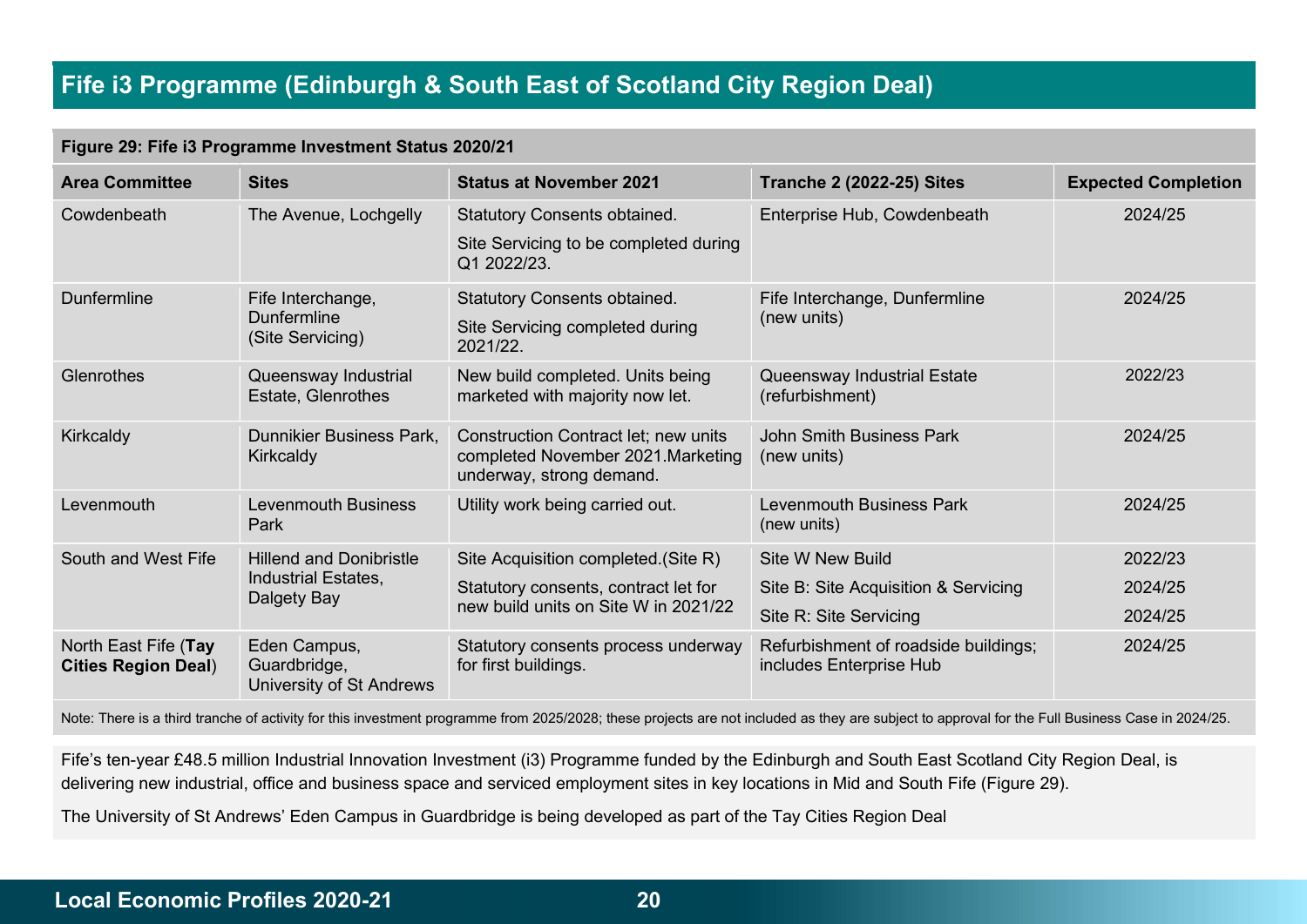### Town Centres

| Figure 30: Town Centre Vacancy rates, April 2021 |                    |                   |                         |  |  |  |
|--------------------------------------------------|--------------------|-------------------|-------------------------|--|--|--|
| <b>Area Committee</b>                            | <b>Town Centre</b> | % of Vacant Units | % of Vacant Floor Space |  |  |  |
| Cowdenbeath Area                                 | Cowdenbeath        | 21.8%             | 18.4%                   |  |  |  |
|                                                  | Lochgelly          | 17.7%             | 20.9%                   |  |  |  |
| <b>Dunfermline Area</b>                          | <b>Dunfermline</b> | 20.8%             | 28.1%                   |  |  |  |
| <b>Glenrothes Area</b>                           | Glenrothes         | 23.4%             | 26.5%                   |  |  |  |
|                                                  | Kirkcaldy          | 28.8%             | 35.3%                   |  |  |  |
| <b>Kirkcaldy Area</b>                            | <b>Burntisland</b> | 10.2%             | 12.0%                   |  |  |  |
| Levenmouth                                       | Leven              | 20.1%             | 22.6%                   |  |  |  |
|                                                  | Anstruther         | 14.3%             | 18.1%                   |  |  |  |
| North East Fife                                  | Cupar              | 13.9%             | 15.8%                   |  |  |  |
|                                                  | <b>St Andrews</b>  | 11.3%             | 11.7%                   |  |  |  |
|                                                  | Inverkeithing      | 9.4%              | 12.0%                   |  |  |  |
| South & West Fife Area                           | Kincardine         | 16.7%             | 36.4%                   |  |  |  |

St Andrews and Inverkeithing have the lowest vacancy rates of Fife's main town centres (Figure 30).

The highest vacancy rates are found in Kirkcaldy and Kincardine (the latter in terms of the proportion of vacant floorspace).

Whilst Dunfermline, Glenrothes, Kirkcaldy, Leven, Anstruther, St Andrews and Inverkeithing saw the proportion of vacant units rise between 2019 and 2021 (Figure 30), Cowdenbeath, Lochgelly, Burntisland, Cupar and Kincardine all saw vacancy rates fall.

Source: Experian GOAD Data (Fife Council).

![](_page_20_Figure_6.jpeg)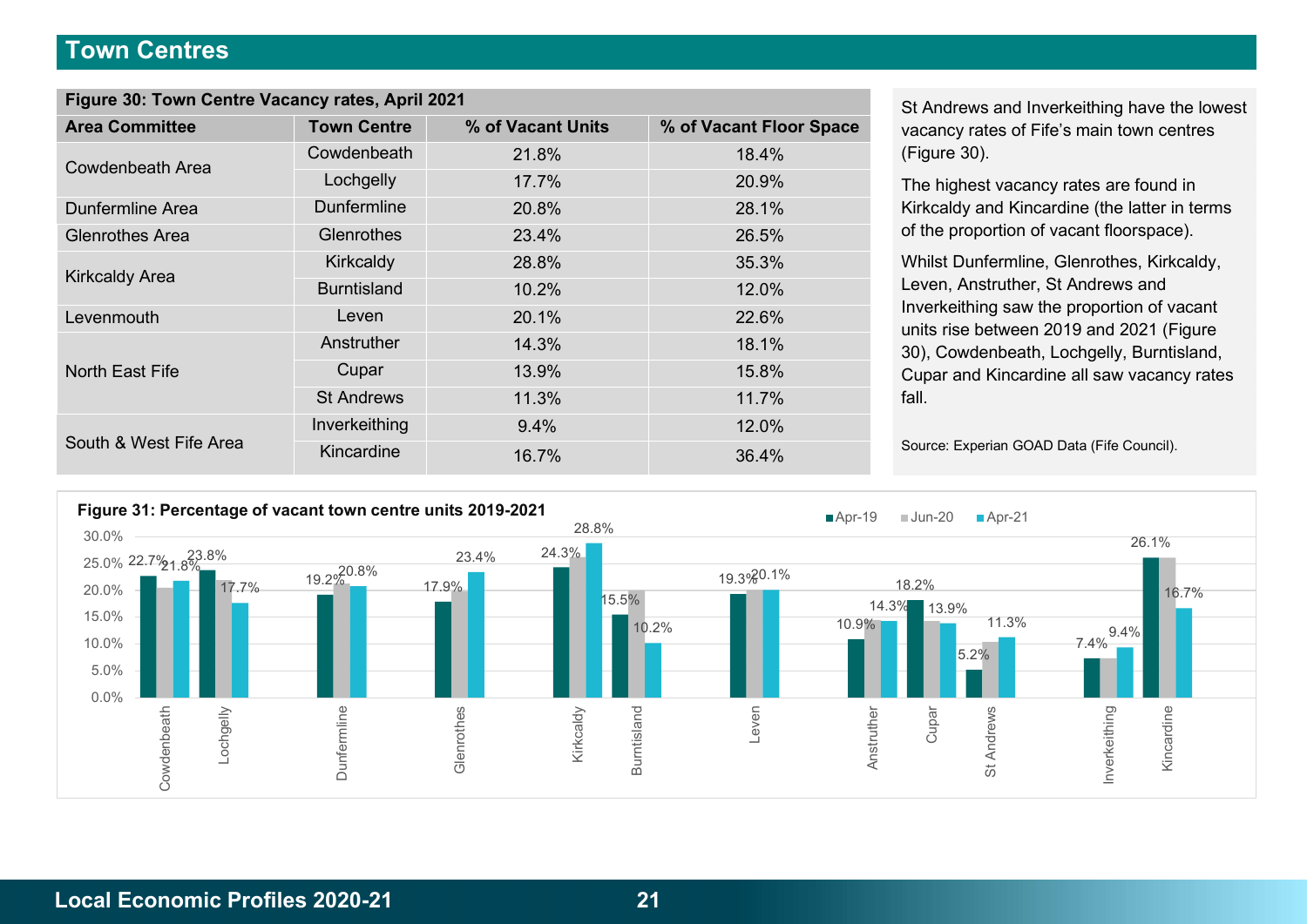| <b>Grant Funding Allocation</b>                         | Cowdenbeath<br><b>Area</b> | <b>Dunfermline</b><br><b>Area</b> | <b>Glenrothes</b><br><b>Area</b> | <b>Kirkcaldy</b><br><b>Area</b> | Levenmouth<br><b>Area</b> | <b>North East</b><br><b>Fife</b> | South &<br><b>West Fife</b> | <b>Fife</b> |
|---------------------------------------------------------|----------------------------|-----------------------------------|----------------------------------|---------------------------------|---------------------------|----------------------------------|-----------------------------|-------------|
| Number of grant awards<br>committed by 31 March 2021    | 9                          | 5                                 |                                  | 10                              |                           |                                  |                             | 33          |
| Total value of grant funding<br>awarded by 30 Sept 2021 | £59,713                    | £24,191                           | £7,312                           | £72,979                         | £6,699                    | £29,665                          |                             | £200,560    |

#### Figure 32: Grants awarded to businesses through the Town Centre Business Improvement Grant Scheme 2020/21 and 2021/22

Source: Fife Council Business & Employability Service.

Note: In line with Scottish Government Town Centre Capital Funding requirements, Fife Council Town Centre Business Improvement Grant funding required awards to be legally committed by 31 March 2021. The Scottish Government allocation of grant funding thereby required to be spent by 30 September 2021, with a supplementary Fife Council budget allocation providing a degree of flexibility in project expenditure through to 31 March 2022 . As a result, grant funding expenditure has taken place across both the 2020/21 and 2021/22 financial years. It should also be noted that in 2020/21, grants were only available to businesses located in Cowdenbeath, Cupar, Dunfermline. Glenrothes, Kirkcaldy, Leven, Lochgelly and St Andrews. In 2021/22, the eligibility criteria were changed to include businesses in smaller town centres.

#### Town Centre Activity:

- Between 2019 and 2021, Fife received £5.895m from the Scottish Government's Town Centre Capital Fund. 14 of the 17 projects supported by the fund are now complete:
	- $\circ$  Fife-wide Town Centre Building Improvement Grant Scheme (£266,543 of grants were awarded to town centre businesses in 2020/21(Figure 32)).
	- o The purchase and demolition of the former DSS building in Cowdenbeath town centre.
	- $\circ$  Creation of an Enterprise Hub in a vacant council building in Mavgate Exchange, Dunfermline.
	- o Renovation of Abbot House in Dunfermline.
	- o Public realm improvements to Inverkeithing South Gateway.
	- o Upgrades to pedestrian and cycling signage and routeways in Glenrothes.
	- o Development of key sites within Glenrothes town centre.
	- o Public realm, gateway, and car parking improvements in Kirkcaldy.
	- o The reconstruction of The Posting steps and ramp in Kirkcaldy.
	- $\circ$  Support to the Kirkcaldy Waterfront project, including viewing platforms and art lighting.
	- o Acquisition of vacant buildings in Kirkcaldy's Merchants Quarter.
	- $\circ$  Purchase and redevelopment by BRAG of the former WH Smith building in Leven.
	- o Upgrades to cycle routes and pedestrian areas in Leven.
	- $\circ$  Creation of a town house square in Lochgelly.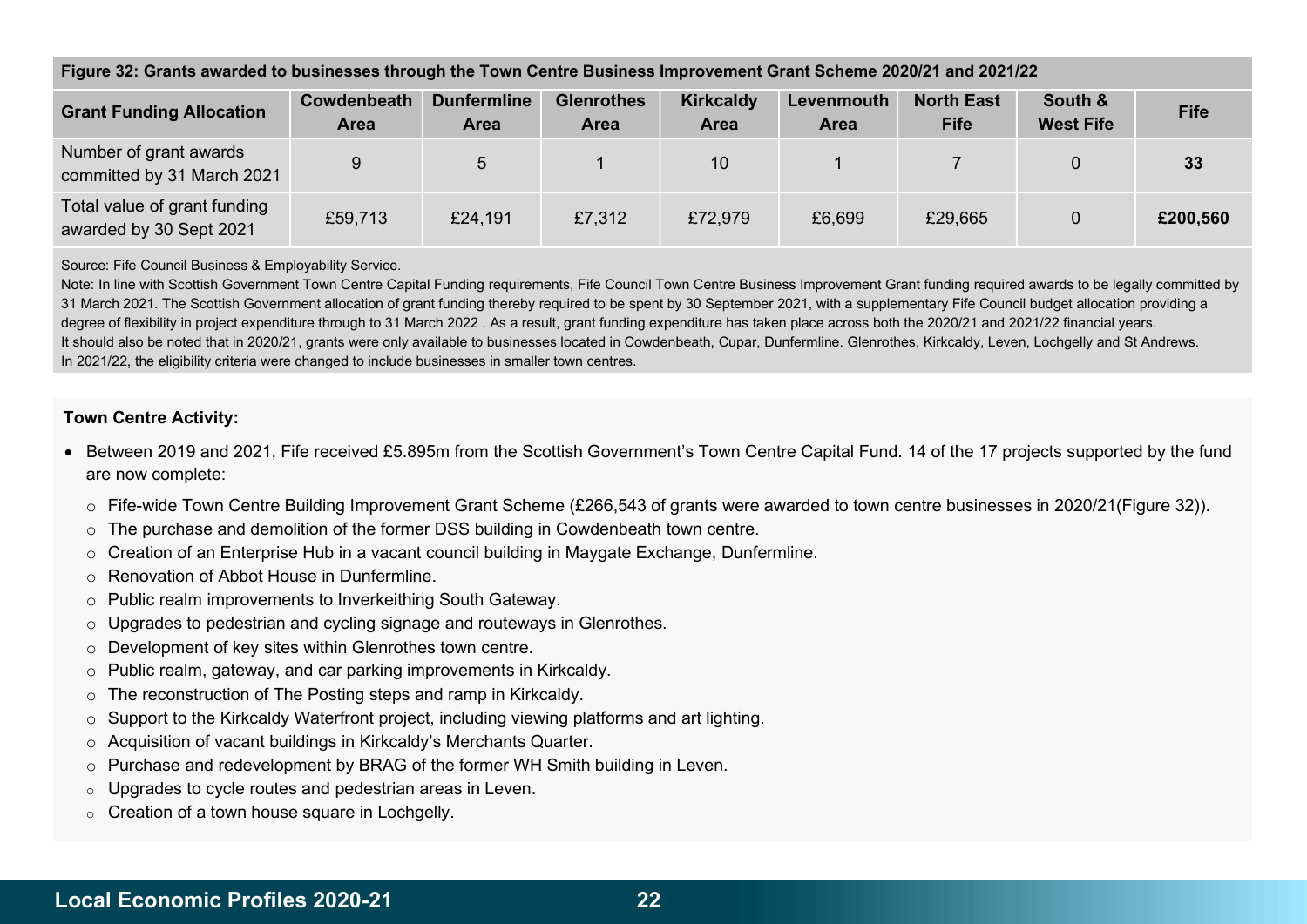### Town Centre Activity (continued):

The remaining 3, which were delayed due to issues outwith programme control, are still in progress having received an extension from the Scottish Government:

- o Renovation of Cowdenbeath Town House.
- o Redevelopment of Cupar Inner Court / Bonnygate.
- o Enhancement of Kirkcaldy Adam Smith Theatre auditorium.
- Fife Council supported the rollout of the new Scotland Loves Local Fife Card, one of 32 Gift Cards unique to each region of Scotland. The scheme is being delivered by Scotland's Town Partnership and the first year of costs are being met by the Scottish Government as part of its £10m support for Scotland Loves Local.
- Fife Council is applying for city status for Dunfermline and St Andrews as part of the competition launched by the UK Government to mark the Queen's Platinum Jubilee.
- Businesses voted to renew BID St Andrews for a second 5-year term (2021-2026) in July. In November the BID company carried out a TV marketing campaign advertising St Andrews as a day trip, short break and holiday destination to Scottish viewers.
- A working group was set up by Fife Council to improve Dunfermline town centre. The Place Leadership Group will look at improving roads, pavements and seating to reverse the impact of the pandemic.
- Designs for the **Dunfermline High Street Gap Site** were agreed by the City of Dunfermline Area Committee. The proposed £1.3 million project will see the development of green and performance space, a new setting for the historic Mercat Cross and a community/enterprise hub.
- Dunfermline Butcher **Bryan Beveridge** won the High Street Hero Award at the inaugural Scotland Loves Local Awards in November.
- 44 Burntisland traders signed up for this autumn's Fiver Fest organised by traders' group 'Totally Local'. The event took place between 9 and 23 October with shops in the town offering deals on good and services for just £5. It followed a similar successful event in June.
- Kirkcaldy's community interest company Love Oor Lang Toun launched a new project The Future is Now looking at some of the High Street's large empty units and consulting on their future use. The group has employed a development manager and communications and engagement officer with funding from the Crown Estates and Fife Council.
- A digital loyalty rewards programme MiRewards Kirkcaldy or Kirkcaldy rewards was launched. The programme rewards shoppers with 1 digital reward point for every £1 they spend in participating businesses across the town centre and works alongside the Kirkcaldy Gift Card.
- Fife Department Store opened in the former Debenham's shop in Kirkcaldy High Street following the sudden closure of the 15-17 concession store.
- Phase one of the development of Kirkcaldy Waterfront was completed with the installation of new lighting. Phase 2 is temporarily on hold, but work will now start on implementing Phase 3 aimed at making more use of the promenade and improving its links to the town centre.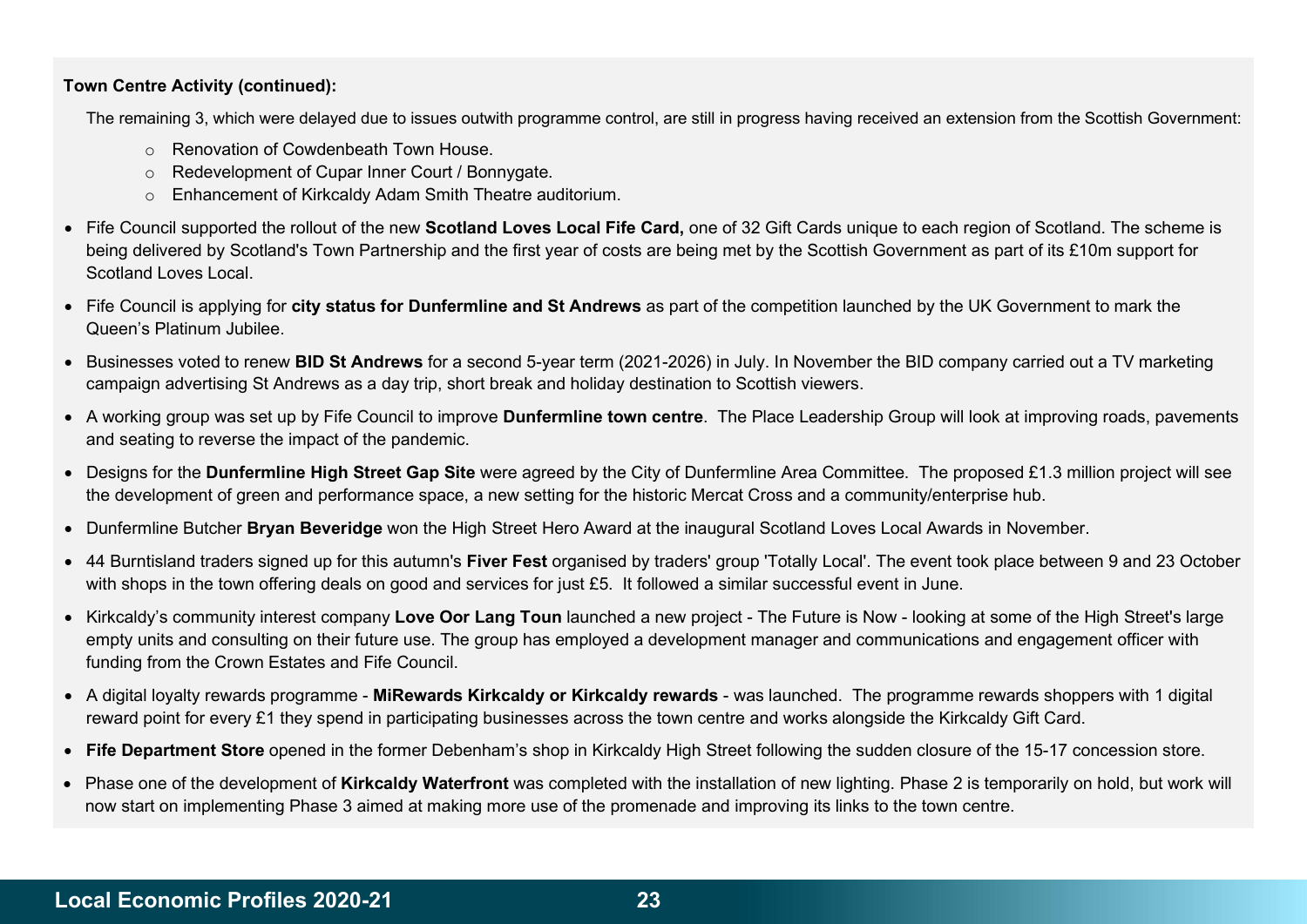#### Figure 33: Volume and Value of Tourism, Jan-Dec 2020

|                                                | <b>St Andrews</b> | <b>Dunfermline</b><br><b>Area</b> | <b>Kirkcaldy</b><br>and Mid Fife | <b>NE Fife</b><br>(exc. St Andrews) | <b>Fife</b>       |
|------------------------------------------------|-------------------|-----------------------------------|----------------------------------|-------------------------------------|-------------------|
| <b>Visitor days</b>                            | 453,700           | 544,600                           | 722,300                          | 600,700                             | 2.32 <sub>m</sub> |
| % change in visitor days 2019-2020             | $-61.8%$          | $-65.6%$                          | $-59.0%$                         | $-54.8%$                            | $-60.4%$          |
| Economic impact (direct, indirect & induced)   | £41.17m           | £31.32m                           | £34.27m                          | £34.08m                             | £140.84m          |
| % change in economic impact 2019-2020          | $-61.6%$          | $-65.1%$                          | $-60.9\%$                        | $-53.1%$                            | $-60.6%$          |
| Number of jobs supported (FTEs)                | 710               | 635                               | 661                              | 807                                 | 2,812             |
| % change in number of jobs supported 2019-2020 | $-47.8%$          | $-54.8%$                          | $-50.4\%$                        | $-42.0\%$                           | $-48.7%$          |

Source: STEAM Tourism Economic Impacts Fife 2020, Global Tourism Solutions (UK) Ltd.

Note: The areas relate to Fife's Local Tourist Associations (LTAs) as follows: St Andrews=St Andrews LTA; NE Fife=Cupar & North Fife & East Neuk LTAs; Kirkcaldy & Mid Fife=Levenmouth and Heartlands of Fife LTAs; Dunfermline Area=Dunfermline & West Fife LTA. Figures are not available at a lower level than these four areas.

| Figure 34: Volume and Value of Tourism, Jan-Jun 2021 |                   |                         |                                  |                                     |             |  |
|------------------------------------------------------|-------------------|-------------------------|----------------------------------|-------------------------------------|-------------|--|
|                                                      | <b>St Andrews</b> | <b>Dunfermline Area</b> | <b>Kirkcaldy</b><br>and Mid Fife | <b>NE Fife</b><br>(exc. St Andrews) | <b>Fife</b> |  |
| <b>Visitor numbers</b>                               | 219,770           | 269,480                 | 346,100                          | 270.030                             | 1.105m      |  |
| % change in visitor numbers 2020-2021                | $+34.3%$          | $+39.1%$                | $+2.8%$                          | $+23.6\%$                           | $+21.1%$    |  |
| Economic impact (direct, indirect & induced)         | £17.43m           | £14.17 $m$              | £16.28m                          | £15.02m                             | £62.91m     |  |
| % change in economic impact 2020-2021                | $+20.7%$          | $+55.1%$                | $+40.5%$                         | $+27.9%$                            | $+34.1%$    |  |
| Number of jobs supported (FTEs)                      | 650               | 584                     | 623                              | 752                                 | 2,610       |  |
| % change in number of jobs supported 2020-2021       | $+19.3%$          | +38.0%                  | $+28.1\%$                        | $+20.1\%$                           | $+25.4%$    |  |

Source: Interim Draft STEAM Report for Fife January-June 2021- Global Tourism Solutions (UK) Ltd.

Note: The areas relate to Fife's Local Tourist Associations (LTAs) as follows: St Andrews=St Andrews LTA; NE Fife=Cupar & North Fife & East Neuk LTAs; Kirkcaldy & Mid Fife=Levenmouth and Heartlands of Fife LTAs; Dunfermline Area=Dunfermline & West Fife LTA. Figures are not available at a lower level than these four areas.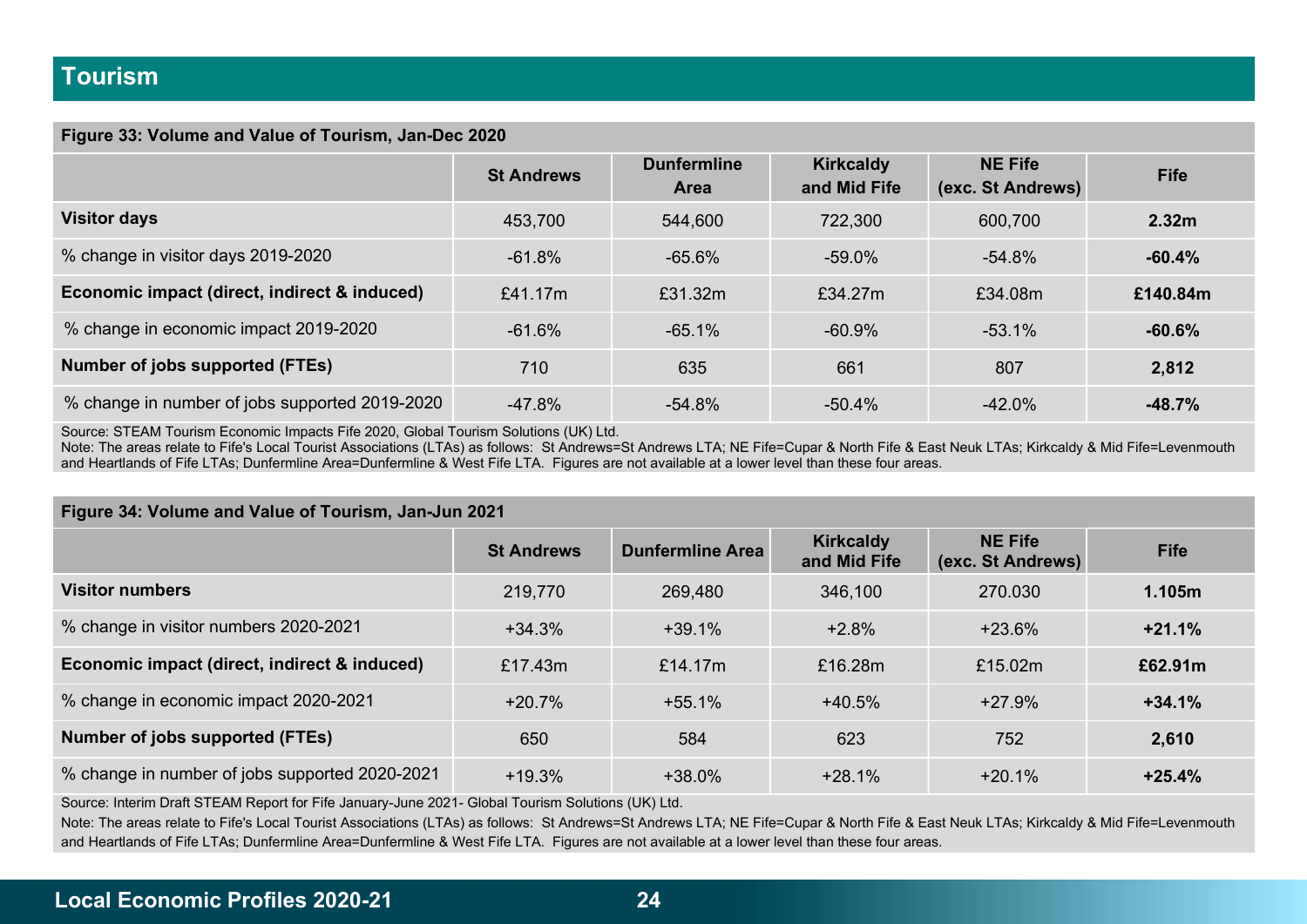### Volume and Value of Tourism:

- By 2019, the annual value of tourism activity had grown steadily since 2009 to £366.68m. In 2020 tourism activity in Fife was substantially affected by the travel restrictions imposed as a result of the Covid-19 pandemic. It is estimated that the number of visitor days spent in the region fell by 60.4% (from 5.86m in 2019 to 2.32m in 2020) and the economic impact by -60.6% to £140.84m. The Dunfermline Area and St Andrews saw the largest proportionate decreases in visitor days and economic impact (Figure 33).
- The expenditure and activity of visitors to Fife supported a total of 2,812 Full-Time Equivalent (FTE) jobs in 2020, 48.7% fewer than in 2019 (5,487). These figures do not include FTEs supported by the furlough scheme which was an important support mechanism for the visitor economy during the pandemic. Survey data for UK visitor destinations suggest relatively low incidences of redundancy during 2020 due to the furlough scheme.
- Between January and June 2021, as a result of restrictions easing, Fife saw the number of visitor days spent in the region increase by 21.1%, while the economic impact and number of jobs supported rose by 34.1% and 25.4% respectively (Figure 34)
- The largest increases in visitor days were amongst people staying in non-serviced accommodation (+70.6%). The number of visitor days spent staying with friends and relatives fell by 6.3%.
- The Dunfermline Area saw the greatest rate of recovery in the first 6 months of 2021. Kirkcaldy saw the second highest increase in economic impact and jobs supported; it only saw a small increase in the number of its visitor days, due to a 30% drop in the number of people staying with friends and relatives.

#### Fife Tourism Activity:

- Fife Council continued its delivery and review of the COVID-19 Tourism & Events Strategy Action Plan, which was agreed by the Fife Tourism Partnership Executive Board and Local Tourist Association Chairs in January 2021. The post-Covid reliance on the domestic tourism market and day trips has meant that messaging was targeted at the Scottish/low drivetime market. As restrictions eased, traditional 'honey-pot' destinations became busy, so market messaging was focused on encouraging people to visit to quieter, lesser-known locations.
- New digital content was created, including a series of 8 podcasts and 4 'Welcome to our Home' videos showcasing the region, businesses and promoting key themes. To date, there have been 3,944 downloads of the podcasts and over 94,000 views of the films on Facebook alone. Marketing activity commissioned from VisitScotland included social media campaigns targeting UK audience, as well as online editorial features in Woman & Home, BBC History and Countryfile.
- The Festival of Golf was delivered by Visit Fife Golf from April to October 2021, with support from the Council.
- Fife Council and the Fife Coast and Countryside Trust secured £375,000 from the Rural Tourism Infrastructure Fund towards the Fife Outdoor Tourism Infrastructure Programme. The £1m project comprises a rolling programme of works, designed in consultation with communities, to provide a network of parking, toilets, interpretation and renewable energy points for EV and EB charging for campervans and motorhomes along the Fife Coastal Path and Fife Pilgrim Way.